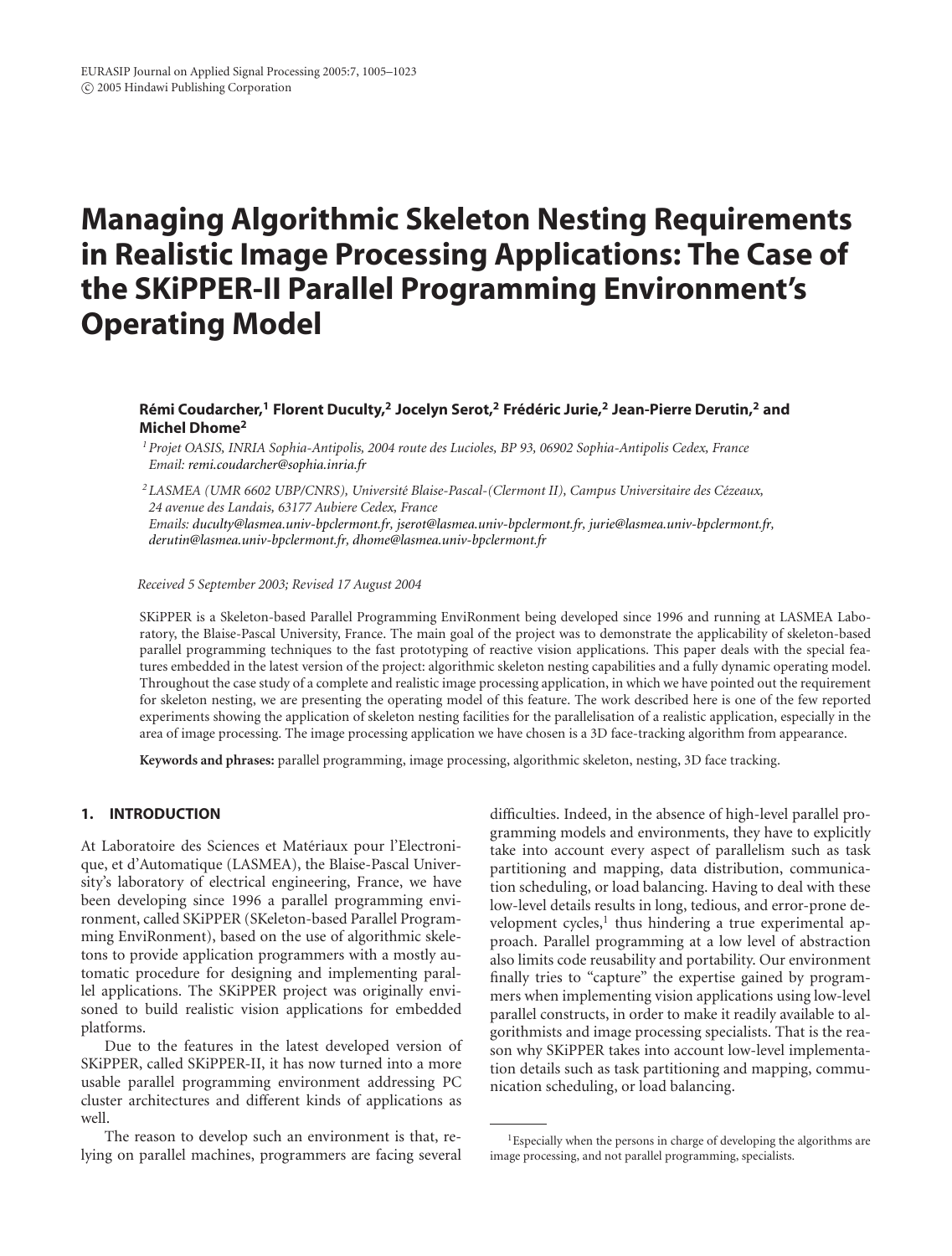

Figure 1: The four skeletons of SKiPPER are, from left to right, split-compute-merge skeleton, data farming skeleton, task farming skeleton, and iteration with memory skeleton.

The SKiPPER-I suite of tools, described in [\[1](#page-17-0), [2](#page-17-1), [3](#page-17-2), [4](#page-17-3)], was the first realization of this methodology. It was, however, limited in terms of skeleton composition. In particular, it could not accommodate arbitrary skeleton nesting, that is to say, the possibility for one skeleton to take another skeleton as an argument. The SKiPPER-II implementation [\[5](#page-17-4)] was developed to solve this problem. Its main innovative feature is its ability to handle arbitrary skeleton nesting.

Skeleton nesting has always been perceived as a challenge by skeleton implementers and only a few projects have produced working implementations supporting it (see, e.g., [\[6](#page-17-5), [7](#page-17-6), [8\]](#page-17-7)). But most of the applications used in these cases were "toy" programs in which skeleton nesting is a rather "artificial" construct needed for benchmarking purposes. By contrast, we think that showing a realistic application which needs such a facility in order to be parallelised has a great importance in validating the concept.

For these reasons, this paper focuses on the parallelisation, using a set of algorithmic skeletons specifically designed for image processing, of a complete and realistic image processing application in which we have pointed out requirements of skeleton nesting. The realistic application we have chosen is a 3D face-tracking algorithm which had been previously developed in our laboratory [\[9\]](#page-17-8).

The paper is organised as follows. [Section 2](#page-1-0) briefly recalls the skeleton-based parallel programming concepts used in SKiPPER and describes the suite of tools that has been developed. [Section 3](#page-9-0) presents the 3D face-tracking algorithm we used as a realistic case study to be parallelised using the SKiPPER-II environment. Only the main features of the algorithm are described here in a way that our design choices (in terms of parallelisation) could be understood. These design choices are described in [Section 4.](#page-13-0) Result analysis can be found in [Section 5.](#page-15-0) Finally [Section 6](#page-17-9) concludes the paper.

#### <span id="page-1-0"></span>**2. THE SKiPPER PROJECT**

## *2.1. Skeleton-based parallel programming and SKiPPER-I*

Skeleton-based parallel programming methodologies (see [\[10](#page-17-10), [11\]](#page-17-11)) provide a way for conciliating fast prototyping and efficiency. They aim at providing user guidance and a mostly automatic procedure for designing and implementing parallel applications. For that purpose, they provide a set of *algo-*

*rithmic skeletons*, which are *higher-order program constructs encapsulating common and recurrent forms of parallelism* to make them readily available for the application programmer. The latter does not have to take into account low-level implementation details such as task partitioning and mapping, data distribution, communication scheduling, and load balancing.

The application programmer provides a skeletal structured description of the parallel program, the set of application-specific sequential functions used to instantiate the skeletons, and a description of the target architecture. The overall result is a significant reduction in the designimplement-validate cycle time.

Due to our primary interest in image processing, we have designed and implemented a skeleton-based parallel programming environment, called SKiPPER, based on a set of skeletons specifically designed for parallel vision applications [\[1](#page-17-0), [2,](#page-17-1) [3,](#page-17-2) [4](#page-17-3), [12](#page-17-12)]. This library of skeletons was designed from a retrospective analysis of existing parallel code. It includes four skeletons (as shown in [Figure 1\)](#page-0-0):

- (i) split-compute-merge (SCM) skeleton;
- (ii) data farming (DF);
- (iii) task farming (TF) (a recursive version of the DF skeleton);
- (iv) iteration with memory (ITERMEM).

The SCM skeleton is devoted to regular "geometric" processing of iconic data, in which the input set of data is split into a fixed number of subsets, each of them is processed independently and the final result is obtained by merging the results computed on subsets of the input data (they may overlap). This skeleton is applicable whenever the number of subsets is fixed and the amount of work on each subset is the same, resulting in an even workload. Typical examples include convolutions, median filtering, and histogram computation.

The DF skeleton is a generic harness for *process farms.* A process farm is a widely used construct for data parallelism in which a farmer process has access to a pool of worker processes, each of them computing the *same* function. The farmer distributes items from an input list to workers and collects results back. The effect is to apply the function to every data item. The DF skeleton shows its utility when the application requires the processing of irregular data, for instance, an arbitrary list of windows of different sizes.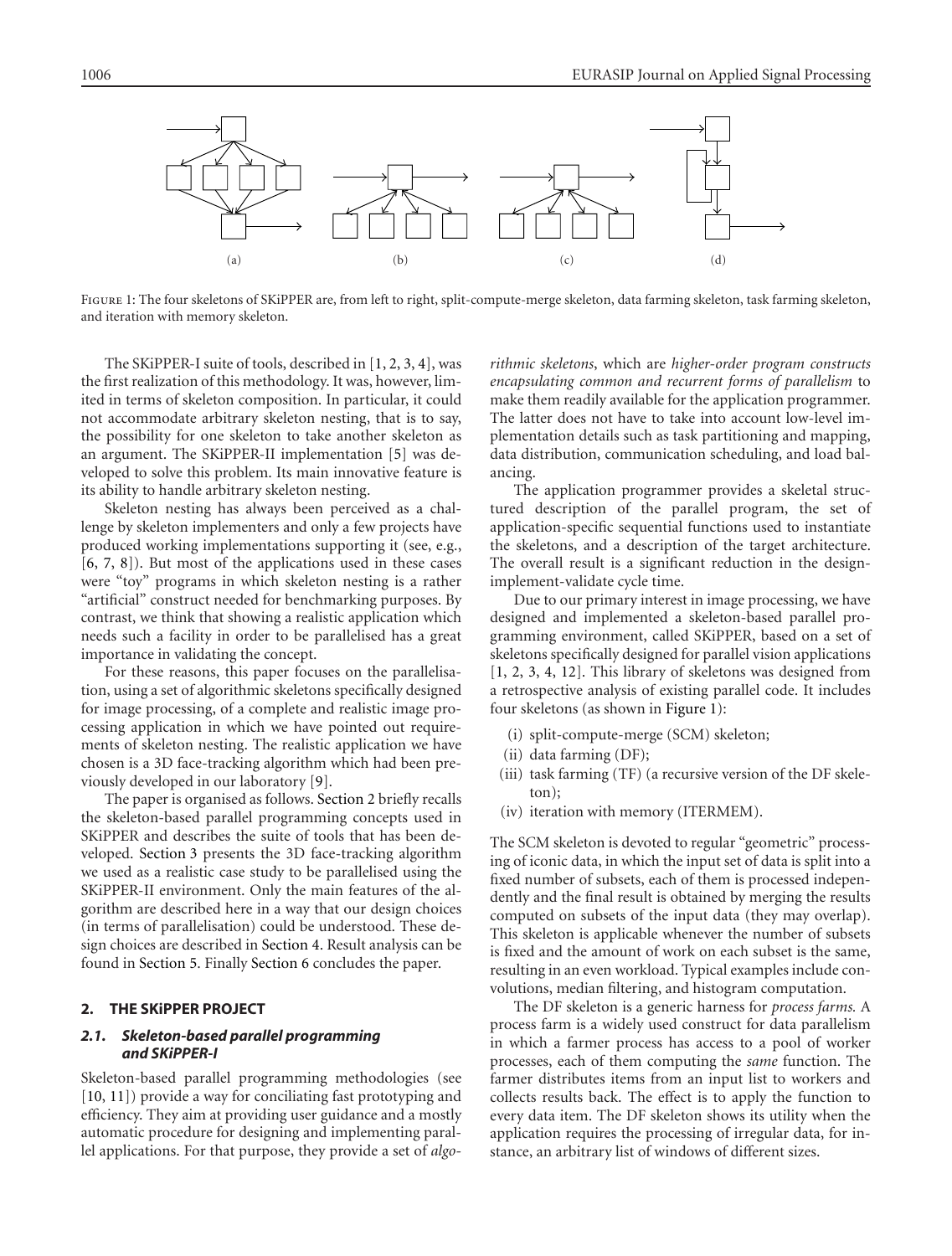| let scm split comp merge $x =$<br>merge (map comp (split $x$ )) |
|-----------------------------------------------------------------|
| let df comp acc $xs =$                                          |
| foldll acc (map comp xs)                                        |
| let rec tf triv solve divide comb $xs =$                        |
| let $f x =$                                                     |
| if (triv $x$ ) then solve $x$                                   |
| else tf triv solve divide comb (divide x)                       |
| in foldll comb (map f xs)                                       |

<span id="page-2-0"></span>Algorithm 1: Declarative semantics of SKiPPER skeletons in Caml.

The TF skeleton may be viewed as a generalisation of the DF one, in which the processing of one data item by a worker may recursively generate new items to be processed. These data items are then returned to the farmer to be added to a queue from which tasks are doled out (hence the name *task farming*). A typical application of the TF skeleton is image segmentation using classical recursive divide-and-conquer algorithms.

The ITERMEM skeleton does not actually encapsulate parallel behaviour, but is used whenever the *iterative* nature of the real-time vision algorithms (i.e., the fact that they do not process single images but continuous *streams* of images) has to be made explicit. A typical situation is when computations on the *n*th image depend on results computed on the *n* − 1th (or *n* − *k*th).

Each skeleton comes with two semantics: a declarative semantics, which gives its "meaning" to the application programmer in an implicitly parallel manner, that is, without any reference to an underlying execution model, and an operational semantics which provides an explicitly parallel description of the skeleton.

The declarative semantics of each skeleton is shared by all SKiPPER versions. It is conveyed using the Caml language, using higher-order polymorphic functions. The corresponding definitions are given in [Algorithm 1.](#page-2-0) Potential (implicit) parallelism arises from the use of the "map" and "foldl1" higher-order functions.

The operational semantics of a skeleton varies according to the nature of the intermediate representation used by the CTS.

Using SKiPPER, the application designer

- (i) provides the source code of the sequential applicationspecific functions;
- (ii) describes the parallel structure of his application in terms of composition of skeletons chosen in the library.

This description is made by using a subset of the Caml functional language, as shown in [Algorithm 2,](#page-2-1) where a SCM skeleton is used to express the parallel computation of a histogram using a geometric partitioning of the input image. In this Algorithm, "row\_partition," "seq\_histo," "merge\_histo," and "display histo" are the application-specific sequential functions (written in C) and "scm" is the above-mentioned skeleton. This Caml program is the *skeletal program specification*. In SKiPPER-I, it is turned into executable code by first

| let img $=$ read img                | 512 512 ;;    |  |
|-------------------------------------|---------------|--|
| $let hist0 = scm$                   | row_partition |  |
|                                     | seq_histo     |  |
|                                     | merge_histo   |  |
|                                     | img ::        |  |
| let main = display histo img histo; |               |  |

<span id="page-2-1"></span>ALGORITHM 2: A "skeletal" program in Caml.

translating it into a graph of parametric process templates and then mapping this graph onto the target architecture. The SKiPPER suite of tools turn these descriptions into executable parallel code. The main software components are a library of skeletons, a compile-time system (CTS) for generating the parallel C code, and a run-time system (RTS) providing support for executing this parallel code on the target platform. The CTS can be further decomposed into a front end, whose goal is to generate a target-independent intermediate representation of the parallel program, and a back-end system, in charge of mapping this intermediate representation onto the target architecture (see [Figure 2\)](#page-3-0). The role of the back-end in the CTS is to map the intermediate representation of the parallel program onto the target architecture. For an MIMD target with distributed memory, for example, this involves finding a distribution of the operations/processes on the processors and a scheduling of the communications on the provided medium (bus, point-to-point links, etc.). The distribution and the scheduling can be static, that is, done at compile time, or dynamic, that is, postponed until run time. Both approaches require some kind of RTS. For static approaches, the RTS can take the form of a reduced set of primitives, providing mechanisms for synchronizing threads of computations and exchanging messages between processors. For dynamic approaches, it must include more sophisticated mechanisms for scheduling threads and/or processes and dynamically managing communication buffers for instance. For this reason, static approaches generally lead to better (and more predictable) performances. But they may lack expressivity. Dynamic approaches, on the other hand, do not suffer from this limitation but this is generally obtained at the expense of reduced performances and predictability. Depending on the distribution and scheduling technique used in the back-end, the parallel code takes the form of a set of either MPMD (one distinct program per processor) or SPMD (the same program for all processors) programs. These programs are linked with the code of the RTS and the definition of the application-specific sequential functions to produce the executable parallel code.

Completely designed by the end of 1998, SKiPPER-I has already been used for implementing several realistic parallel vision applications, such as connected component labelling [\[1](#page-17-0)], vehicle tracking [\[3\]](#page-17-2), and road tracking/reconstruction [\[4](#page-17-3)].

But SKiPPER-I did not support *skeleton nesting*, that is, the ability for a skeleton to take another skeleton as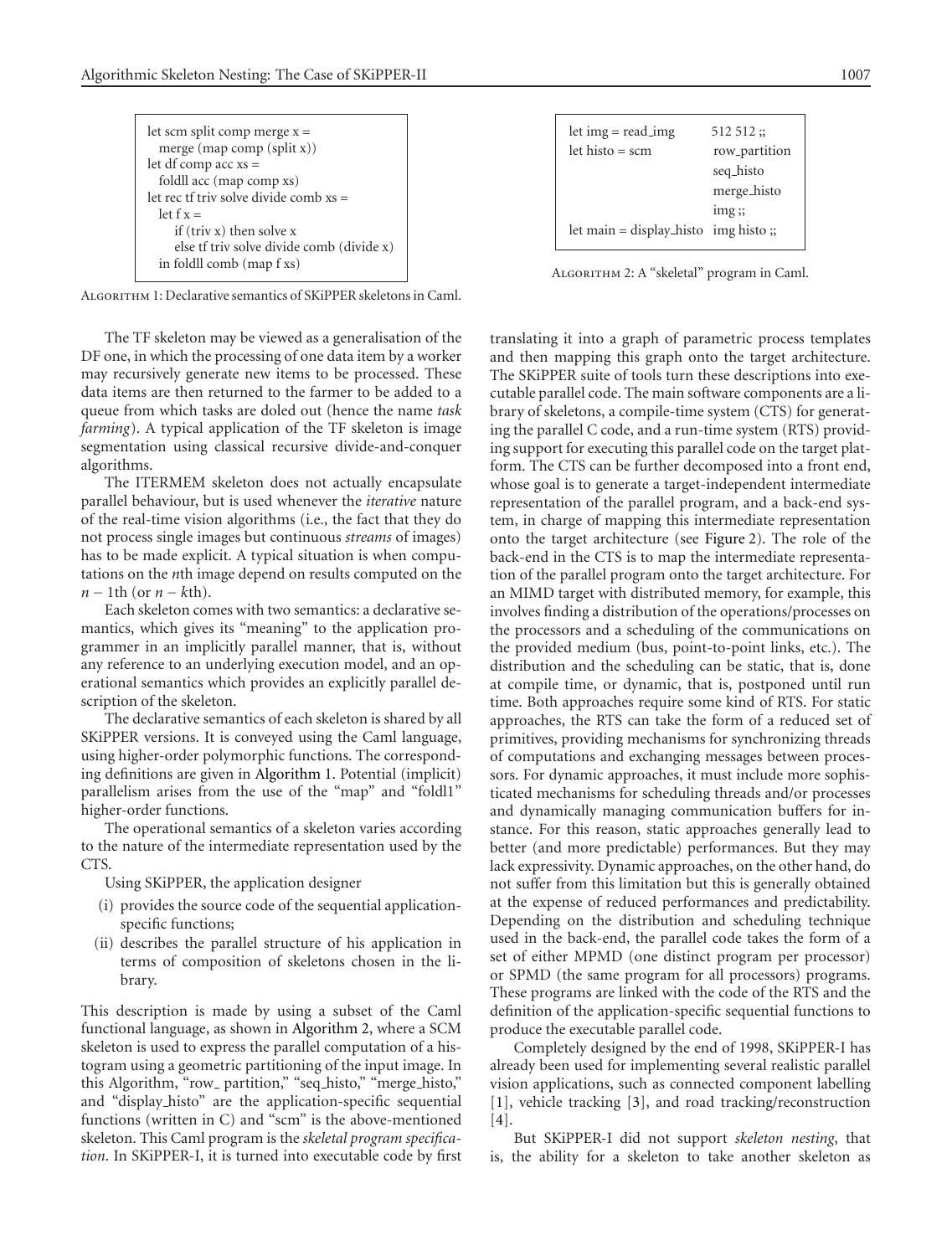

Figure 2: SKiPPER global software architecture.

<span id="page-3-0"></span>argument. Arbitrary skeleton nesting raises challenging implementation issues as reported in [\[6,](#page-17-5) [8,](#page-17-7) [13\]](#page-18-0) or [\[7](#page-17-6)]. For this reason, SKiPPER-II was designed to support arbitrary nesting of skeletons. This implementation is based on a completely revised execution model for skeletons. Its three main features are

- (i) the reformulation of all skeletons as instances of a very general one: a new version of the task farming skeleton (called TF/II),
- (ii) a fully dynamic scheduling mechanism (scheduling was mainly static in SKiPPER-I),
- (iii) a portable implementation of skeletons based on an *MPI* communication layer (see [Section 2.5\)](#page-5-0).

## *2.2. SKiPPER-II*

SKiPPER-I relied on a mostly static execution model for skeletons: most of the decisions regarding distribution of computations and scheduling of communications were made at compile time by a third-party CAD software called Syn-DEx [\[14\]](#page-18-1). This implementation path, while resulting in very efficient distributed executives for "static"—by static we mean that the distribution and scheduling of all communications do not depend on input data and can be predicted at compile-time—did not directly support "dynamic" skeletons, in particular those based on data or task farming (DF and TF). The intermediate representation of DF and TF was therefore rather awkward in SKiPPER-I, relying on *ad hoc* auxiliary processes and synchronisation barriers to hide dynamically scheduled communications from the static scheduler [\[2](#page-17-1)].

Another point about the design of SKiPPER-I is that the target executable code was MPMD: the final parallel C code took the form of a set of distinct main functions (one per processor), each containing direct calls to the applicationspecific sequential functions interleaved with communications.

By contrast, execution of skeleton-based applications in SKiPPER-II is carried out by a *single* program (the "kernel" in the sequel)—written in C—running in SPMD mode on all processors and ensuring a fully *dynamic* distribution and scheduling of processes and communications. The kernel's work is to

- (i) run the application by interpreting an intermediate description of the application obtained from the Caml program source,
- (ii) emulate any skeleton of the previous version of SKiP-PER,
- (iii) manage resources (processors) for load balancing when multiple skeletons must run simultaneously.

In SKiPPER-II, the target executable code is therefore built from the kernel and the application-specific sequential functions. Indeed, the kernel acts as a small (distributed) operating system that provides all routines the application needs to run on a processor network.

The overall software architecture of the SKiPPER-II programming environment is given in [Figure 3.](#page-4-0) The *skeletal specification* in Caml is analysed to produce the intermediate description which is interpreted at run time by the kernel; the sequential functions and the kernel code are compiled together to make the target executable code. These points will be detailed in the next sections.

## *2.3. Intermediate description*

Clearly, the validity of the "kernel-based" approach presented above depends on the definition of an adequate *intermediate description*. It is the interpretation (at run time) of this description by the kernel that will trigger the execution of the application-specific sequential functions on the processors, according to the data dependencies encoded by the skeletons.

A key point about SKiPPER-II is that, at this intermediate level of description, all skeletons have been turned into *instances* of a more general one called TF/II. The operational semantics of the TF/II skeleton is similar to the one of DF and TF: a *master* (farmer) process still doles out tasks to a pool of *worker* (slave) processes, but the tasks can now be different (i.e., each worker can compute a different function).

Compared to the intermediate representation used in the previous version of SKiPPER, using a homogeneous intermediate representation of parallel programs is a design choice made in order to overcome the difficulties raised by hybrid representations and to solve the problem of skeleton nesting in a systematic way. More precisely the rationale for this "uniformisation" step is threefold.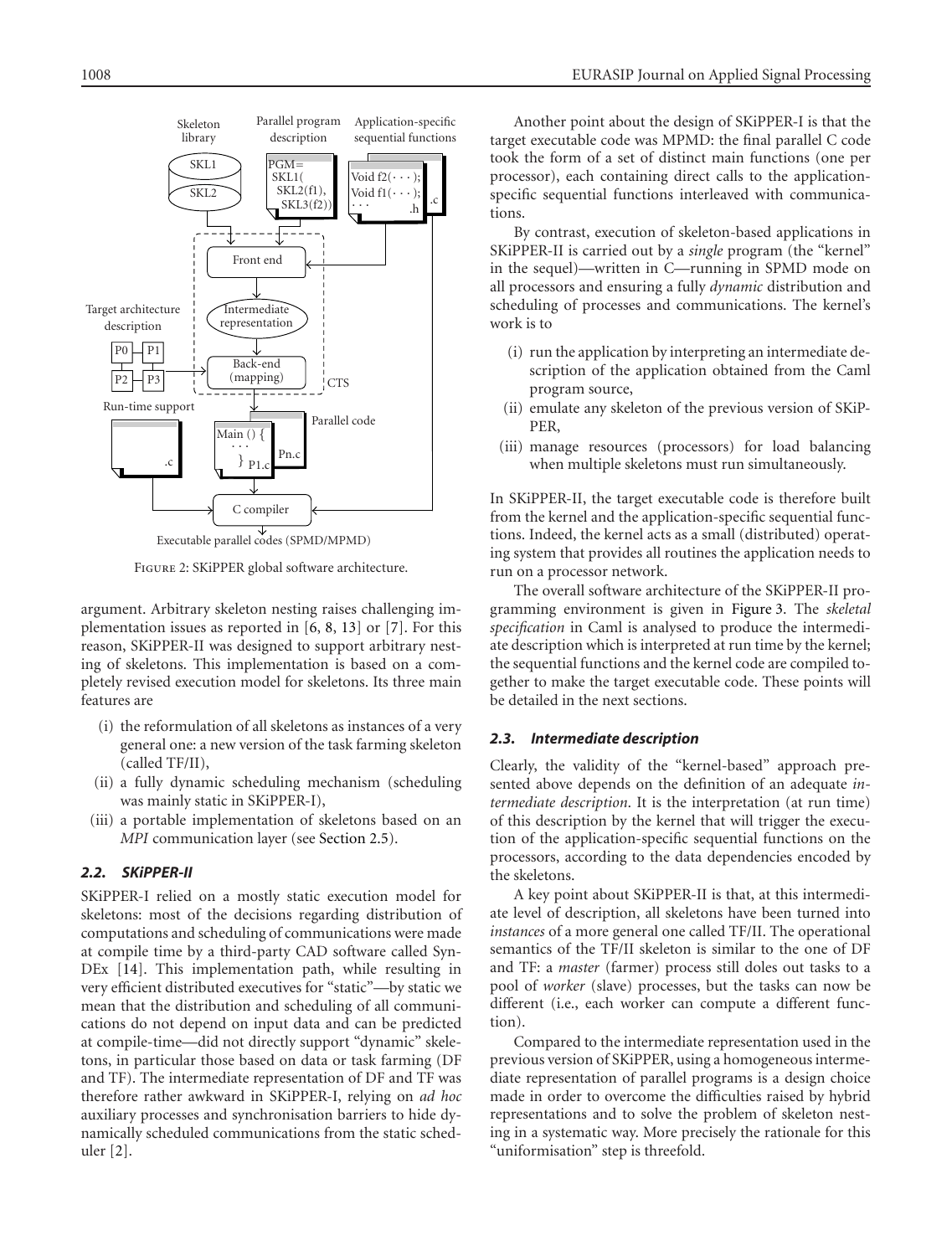

<span id="page-4-0"></span>Figure 3: SKiPPER-II environment.

- (i) First, it makes skeleton composition easier, because the number of possible combinations now reduces to three (TF/II followed by TF/II, TF/II nested in TF/II, or TF/II in parallel with TF/II).
- (ii) Second, it greatly simplifies the structure of the runtime kernel, which only has to know how to run a TF/II skeleton.
- (iii) Third, there is only one skeleton code to design and maintain, since all other skeletons will be defined in terms of this generic skeleton.

The above-mentioned transformation is illustrated in [Figure 4](#page-5-1) with a SCM skeleton. In this figure, white boxes represent pure sequential functions and grey boxes represent "support" processes (parameterised by sequential functions). Note that at the Caml level, the programmer still uses distinct skeletons (SCM, DF, TF, ITERMEM) when writing

the skeletal description of his application.<sup>2</sup> The transformation is done by simply providing alternative definitions of the SCM, DF, TF, and so forth higher-order functions in terms of the TF/II one. Skeleton composition is expressed by normal functional composition. The program description appearing in [Figure 5,](#page-4-1) for example, can be written as in [Algorithm 3](#page-6-0) in Caml.

The intermediate description itself—as interpreted by the kernel—is a tree of TF/II descriptors, where each node contains informations to identify the next skeleton and to retrieve the C function run by a worker process. [Figure 5](#page-4-1) shows an example of the corresponding data structure in the case of two nested SCM skeletons.

<span id="page-4-1"></span><sup>2</sup>Typically, the programmer continues to write his architecture/coordination-level program as the following Caml program: let main  $x =$  scm s f m x;;.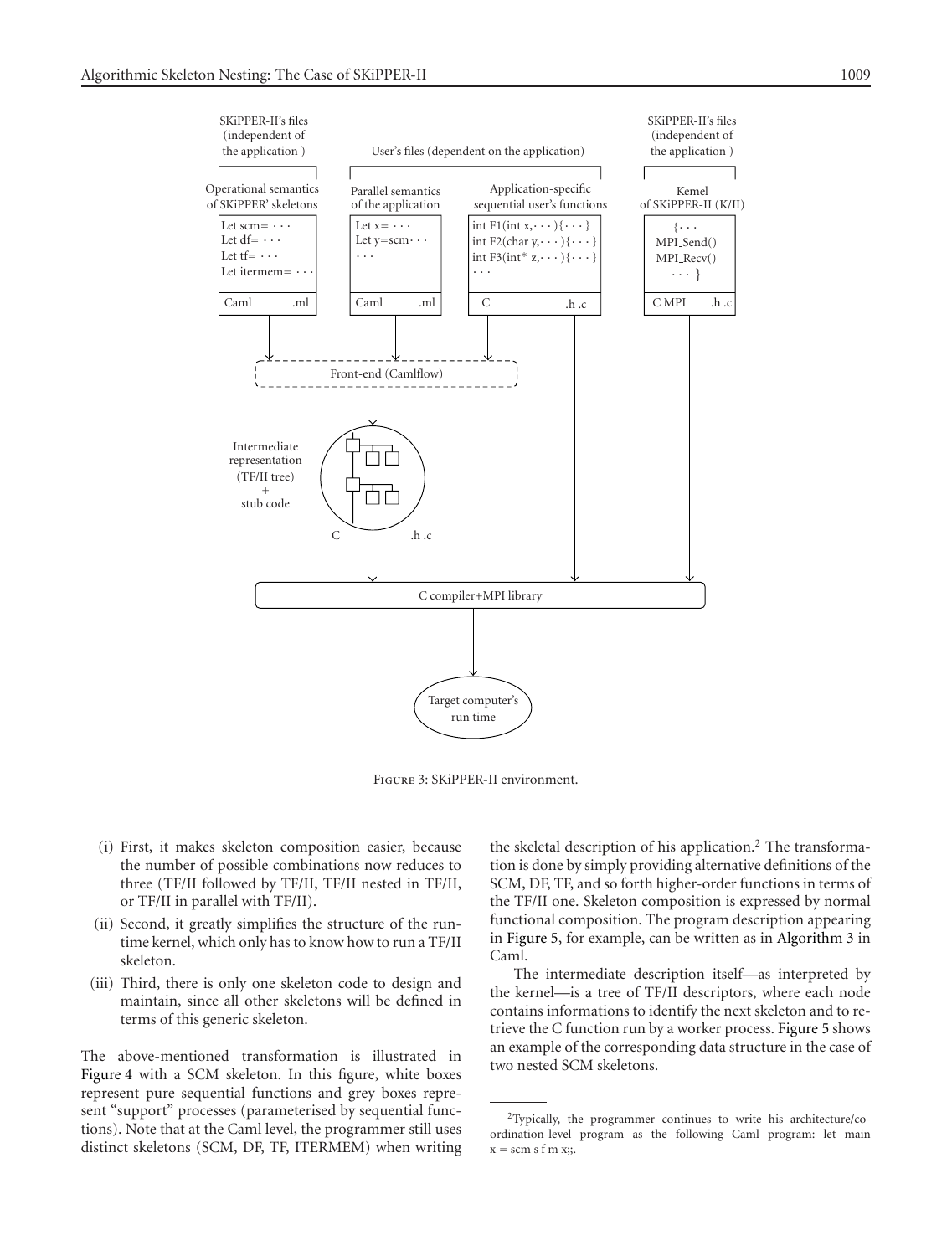

FIGURE 4:  $SCM \rightarrow TF/II$  transformation.

## <span id="page-5-2"></span><span id="page-5-1"></span>*2.4. Operating model*

Within our fully dynamic operating/execution model, skeletons are viewed as concurrent processes competing for resources on the processor network.

When a skeleton needs to be run, and because any skeleton is now viewed as a TF/II instance, a kernel copy acts as the master process of the TF/II. This copy manages all data transfers between the master and the worker (slave) processes of the TF/II. Slave processes are located on resources allocated *dynamically* by the master. In this way, kernel copies interact to emulate skeleton behaviour. In this model, kernel copies (and then processes) can switch from master to worker behaviour depending only on the intermediate representation requirement. There is no "fixed" mapping for dynamic skeletons as in SKiPPER-I. As soon as a kernel copy is released after being involved in the emulation of a skeleton, it can be immediately reused in the emulation of another one. This strongly contributes towards easily managing the loadbalancing and then efficiently using the available resources.

This is illustrated in [Figure 6](#page-7-0) with a small program showing two nested SCM skeletons. This figure shows the role of each kernel copy (two per processor in this case) in the execution of the intermediate description resulting from the transformation of the SCM skeletons into TF/II ones.

Because any kernel copy knows when and where to start a new skeleton without requiring information from copies, the scheduling of skeletons can be distributed. Each copy of the kernel has its own copy of the intermediate description of the application. This means that each processor can start the necessary skeleton when it is needed because it knows which skeleton has stopped. A new skeleton is started whenever the previous one (in the intermediate description) ends. The next skeleton is always started on the processor which has run the previous skeleton (because this resource is supposed to be free and closer than the others!).

Since we want to target dedicated and/or embedded platforms, the kernel was designed to work even if the computing nodes are not able to run more than one process at a time (no need for multitasking).

Finally, in the case of a lack of resources, the kernel is able to run some of the skeletons in a sequential manner, including the whole application, thus providing a straightforward sequential emulation facility for parallel programs.

## <span id="page-5-0"></span>*2.5. Management of communications*

The communication layer is based on a reduced set of the MPI [\[15\]](#page-18-2) library functions (typically MPI SSend or MPI\_Recv), thus increasing the portability of skeleton-based applications across different parallel platforms [\[16\]](#page-18-3). This feature has been taken into account from the very beginning of the kernel's design of SKiPPER-II. We use only synchronous communication functions; however, asynchronous functions may perform much better in some cases (especially when the platform has a specialised coprocessor for communications and when communications and processing can overlap).

This restriction is a consequence of our original experimental platform which did not support asynchronous communications. This set of communication functions is the most elementary functions of the MPI toolset which can be implemented onto any kind of parallel computer. In such a way, the portability of SKiPPER-II is increased. Moreover, the usability is also higher due to writing a minimum MPI layer to support the execution of SKiPPER is a straightforward and not time-consuming task.

Multithreads were avoided too. Using multithreads in our first context of development, that is to say, with our first experimental platform was not suitable. This platform did not support multithreads, $3$  giving us the minimal design requirement for a full platform compatibility.

#### *2.6. Comparative assessment*

Comparatively to the first version of SKiPPER, SKiPPER-II uses a fully dynamic implementation mechanism for skeleton-based programs.

This has several advantages. In terms of expressivity, since arbitrary nesting of skeletons is naturally and fully supported. The introduction of new skeletons is also facilitated, since it only requires giving their translation in terms of TF/II. Portability of parallel applications across different platforms is extremely high: running an application on a new platform only requires a C compiler and a very small subset of the MPI library (easily written for any kind of parallel platform). The approach used also provides automatic load balancing, since all mapping and scheduling decisions are taken at run time, depending on the available physical resources. In a same way, sequential emulation is straight obtained in just running the parallel application on a single processor. This is the harder case of a lack of resources in which the SKiPPER-II's kernel automatically manages to run application as parallel as possible, running some part of it in sequential on a single processor in order to avoid to stopping the whole application.

The counterpart is essentially in terms of efficiency in some cases and mostly predictability. As regards to efficiency,

<sup>3</sup>SKiPPER-II was running onto several platforms as Beowulf machines and such clusters. But it was initially designed for a prototype parallel computer, built in our laboratory, dedicated to real-time image processing. This parallel computer is running without any operating system and thus applications are running in a stand-alone mode. No facilities encountered in modern operating systems were available.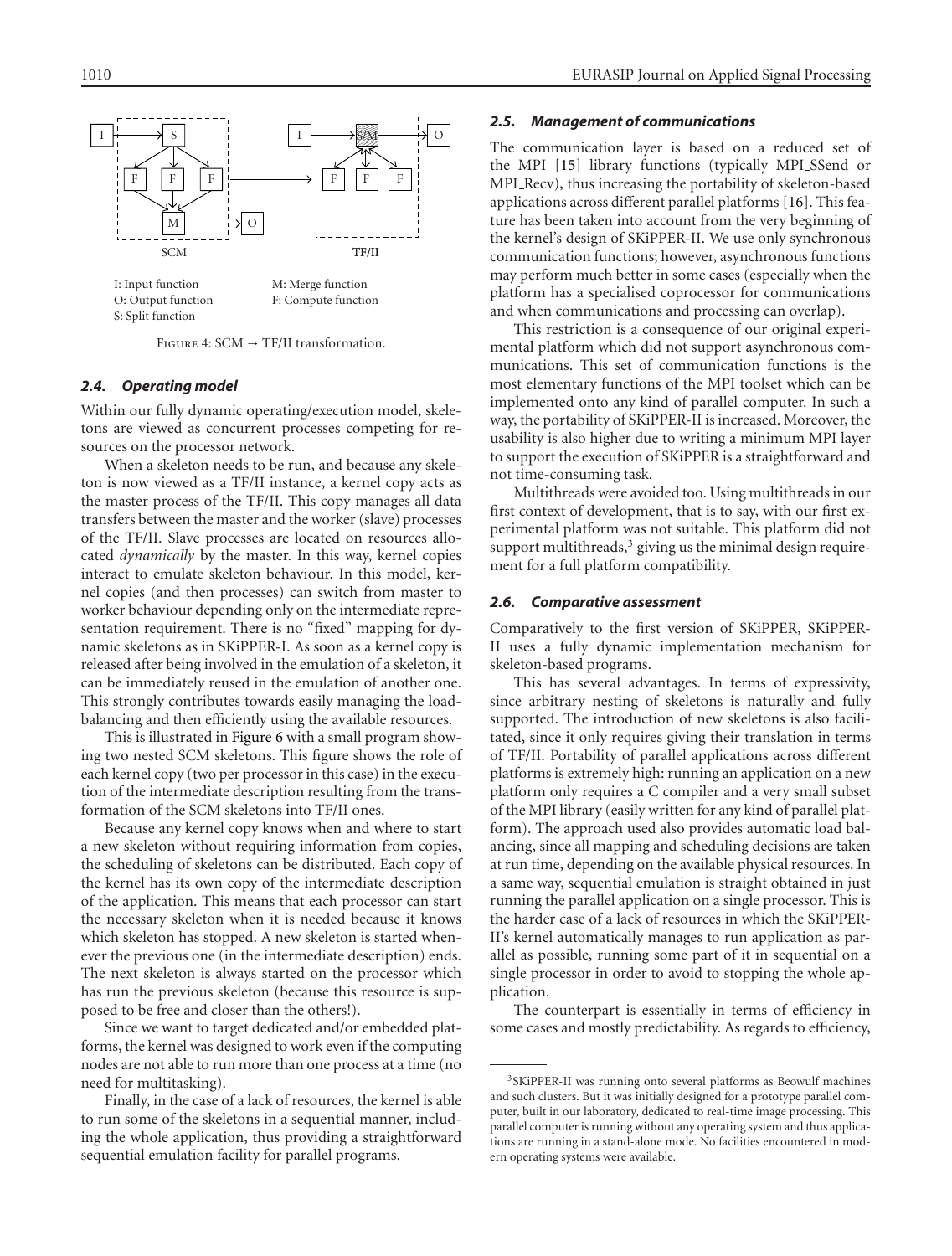Skeleton 2: (TF/II)

Skeleton 2: (TF/II



When 'slave function type' is set 'Skeleton' then 'Nested skeleton' field is used to know which skeleton must be used as a slave, that is to say, which skeleton must be nested in.

Figure 5: Intermediate description data structure example.

| let nested $x = scm s2 f2$          | $m2 x$ : |
|-------------------------------------|----------|
| let main1 $y = scm s1$ nested m1 x; |          |
| let main $2 z = \text{scm } s3$ f3  | $m3y$ ;  |

<span id="page-6-0"></span>ALGORITHM 3: Program description appearing in [Figure 5.](#page-4-1)

our experiments [\[16](#page-18-3)] have shown that the dynamic process distribution used may entail a performance penalty in some specific cases. For instance, we have implemented three standard programs as they have already been implemented in

[\[2](#page-17-1)] for the study of the first version of SKiPPER.<sup>4</sup> The first benchmark was done computing a histogram on an image (using the SCM skeleton), the second was performed detecting spotlights in an image (using the DF skeleton), and finally the third one was performed on a divide-and-conquer algorithm for image processing (using the TF skeleton). We have reprinted the results in Figures [7,](#page-8-0) [8,](#page-8-1) [9,](#page-8-2) [10,](#page-8-3) [11,](#page-9-1) [12,](#page-9-2) [13,](#page-9-3) [14,](#page-9-4) [15,](#page-10-0) and [16.](#page-10-1)

<sup>4</sup>Please refer to [\[16](#page-18-3)] for more details about the benchmarks.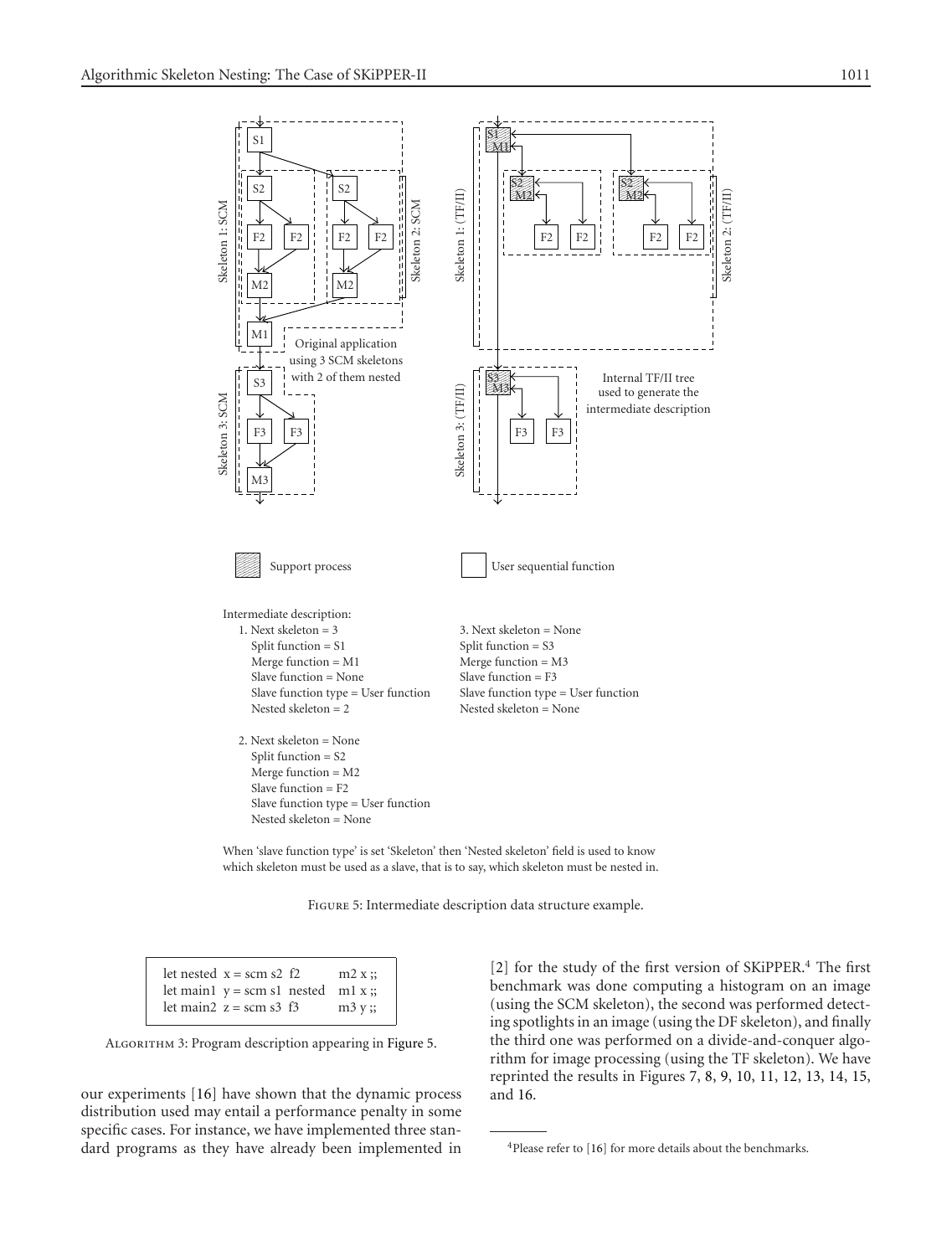

Execution of the application on 4 processors with 8 kernel copies



<span id="page-7-0"></span>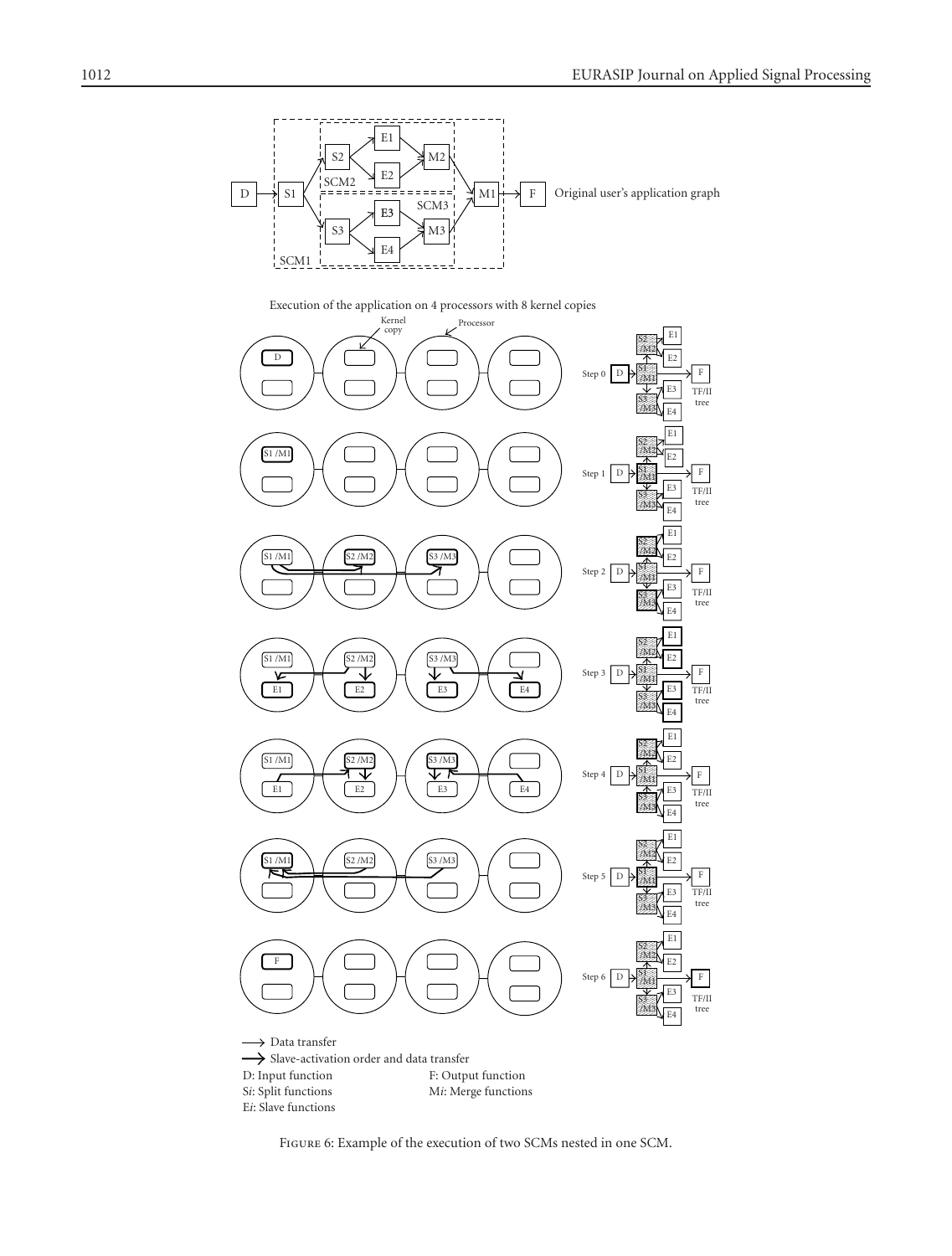

<span id="page-8-0"></span>Figure 7: Completion time for the histogram benchmark (extract of [\[16](#page-18-3)]) (picture size: 512 <sup>×</sup> <sup>512</sup>*/*8 bits, homogeneous computing power).



<span id="page-8-1"></span>FIGURE 8: Speedup for the histogram benchmark (extract of [\[16](#page-18-3)]) (picture size: 512 <sup>×</sup> <sup>512</sup>*/*8 bits, homogeneous computing power).

The main difference between SKiPPER-I and -II is the behaviour of the latest with very few resources (typically, between 2 and 4 processors). This is due to the way SKiPPER-II involves kernel's copy into a skeleton run. Up to the number of processors available when SKiPPER-I benchmarks were performed (1998), the behaviour of SKiPPER-II is very closed (taking into account the difference of computing power between the experimental platform used in 1998 and the one in 2002 (see [\[16\]](#page-18-3) for details)). Actually, the most counterpart concerning efficiency is exhibited with a low computation versus communication ratio. This has



<span id="page-8-2"></span>Figure 9: Completion time for the spotlight detection benchmark (SKiPPER-II) (extract of [\[16\]](#page-18-3)) (picture size: 512×512*/*8 bits, homogeneous computing power).



<span id="page-8-3"></span>Figure 10: Speedup for the spotlight detection benchmark (SKiP-PER-II) (extract of [\[16\]](#page-18-3)) (picture size: 512  $\times$  512/8 bits, homogeneous computing power).

been shown comparing a C and MPI implementation and a SKiPPER-II of a same application. The reason is that the kernel performs more communications in exchanging data between inner and outer masters in case of skeleton nesting. Finally, the cost is mainly in terms of resources involved into the execution of a single skeleton.

As for the predictability of performances, the fully dynamic approach of SKiPPER-II makes it very difficult to obtain. Indeed, dealing with the operating model, processes can switch from master to slave/worker behaviour depending only on the need for skeletons. There is not a "fixed"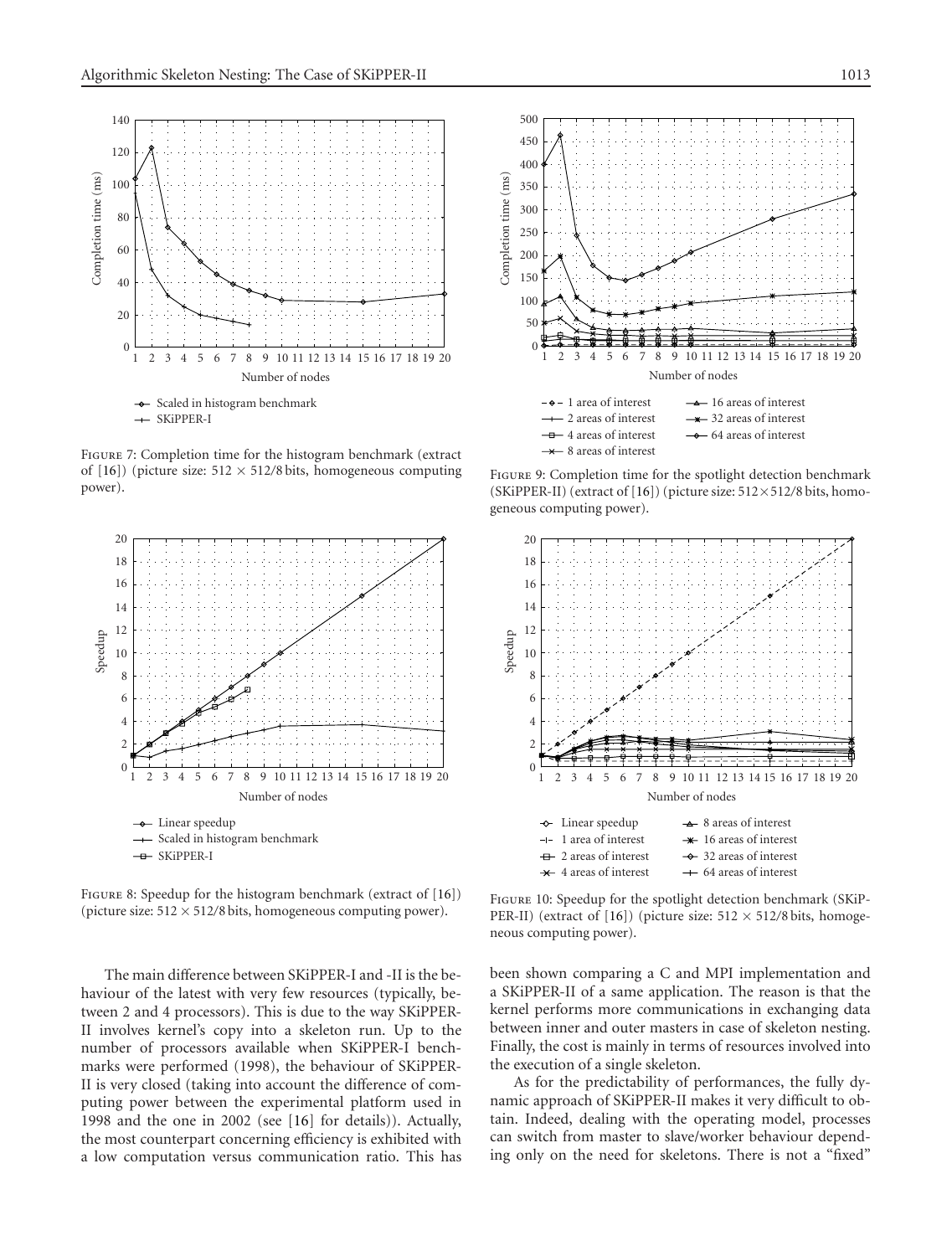

<span id="page-9-1"></span>Figure 11: Completion time for the spotlight detection benchmark (SKiPPER-I) (extract of [\[2](#page-17-1)]).



<span id="page-9-2"></span>Figure 12: Speedup for the spotlight detection benchmark (SKiP-PER-I) (extract of [\[2\]](#page-17-1)).

mapping for dynamic skeletons as in SKiPPER-I. Even the interpretation of execution profiles, generated by an instrumented version of the kernel, turned out to be far from trivial.

#### <span id="page-9-0"></span>**3. THE 3D FACE-TRACKING ALGORITHM**

#### *3.1. Introduction*

The application we have chosen is a tracking of 3D human faces in image sequences, using only face appearances (i.e., a viewer-based representation). An algorithm developed earlier allows to track the movement of a 2D visual pattern in a video sequence. It constitutes the core of our approach. In [\[9](#page-17-8)], this algorithm is fully described and experimentally tested. An interesting application is face tracking for the videoconference.



<span id="page-9-3"></span>Figure 13: Completion time for the divide-and-conquer benchmark (extract of [\[16](#page-18-3)]) (picture size: 512 <sup>×</sup> <sup>512</sup>*/*8 bits, homogeneous computing power).



<span id="page-9-4"></span>Figure 14: Speedup for the divide-and-conquer benchmark (ex-tract of [\[16](#page-18-3)]) (picture size:  $512 \times 512/8$  bits, homogeneous computing power).

In our 3D tracking approach, a face is represented by a collection of 2D images called *reference views* (appearances to be tracked). Moreover, a pattern is a region of the image defined in an area of interest and its sampling gives a graylevel vector. The tracking technique involves two stages. An off-line learning stage is devoted to the computation of an *interaction matrix A* for each of these views. This matrix relates the gray-level difference between the tracked reference pattern and the current pattern sampled in the area of interest to its "fronto-parallel" movement. By definition, a "frontoparallel" movement is a movement of the face in a plane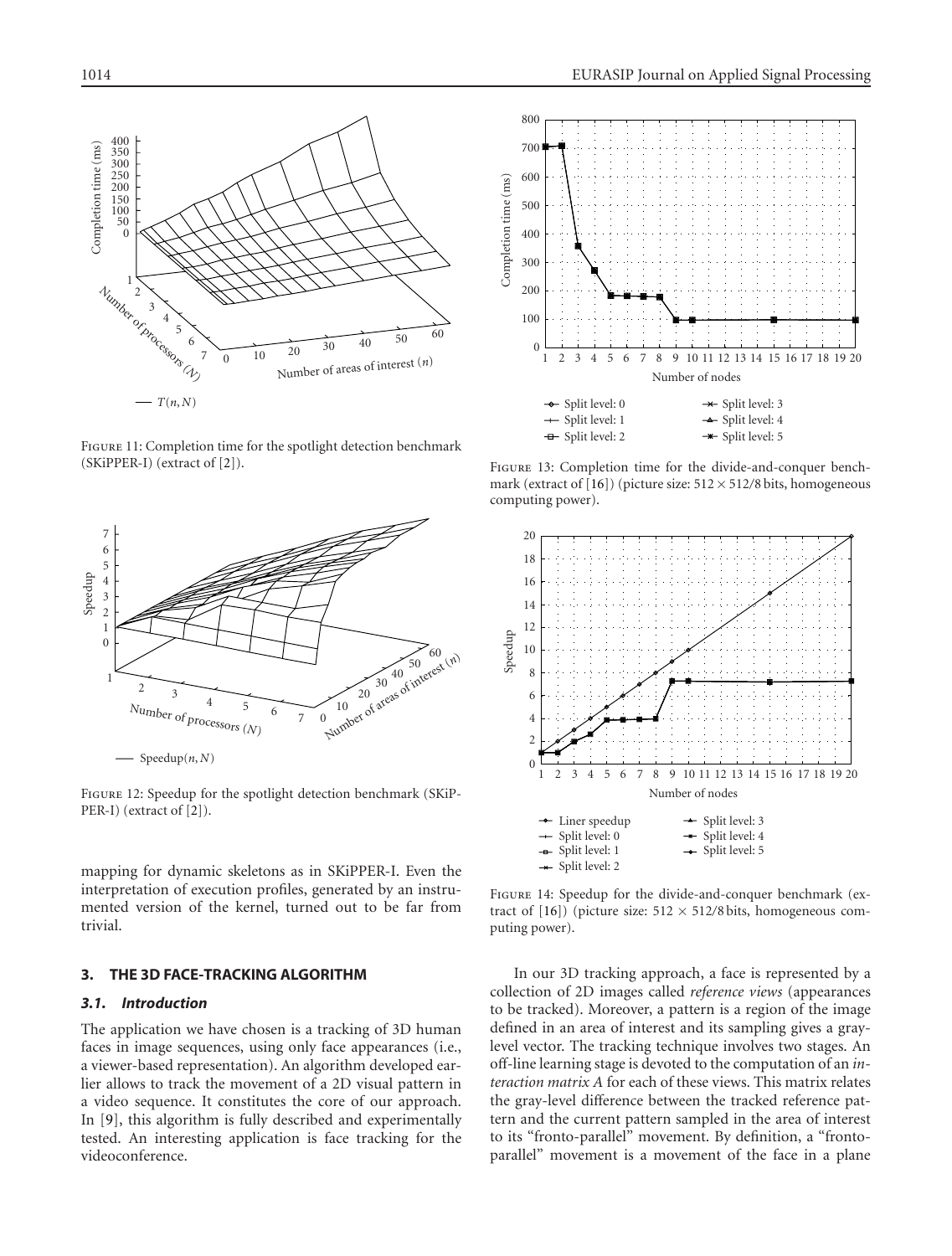

<span id="page-10-0"></span>Figure 15: Completion time for the divide-and-conquer benchmark (SKiPPER-I) (extract of [\[2](#page-17-1)]).

which is parallel to the image's plane. The global aspect of the pattern representing the tracked face is not modified by this movement. However, the position, the orientation, and the size of the pattern can change. In an independent way, the on-line stage [\(Figure 17\)](#page-11-0) consists in predicting the position of the face inside an elliptic area in the current image (in position, orientation, and size) and in estimating the correction of ellipse parameters (the target region is supposed to be included in an ellipse) for the current reference pattern and the nearest reference patterns in the collection of images (the previous and the next reference patterns for a movement in roll). Each of these corrections is obtained by multiplying the gray-level difference between the visual pattern in the predicted ellipse and the different reference patterns using the associated interaction matrix. For each of these tested reference patterns, we obtain a new position of the ellipse in the current image which is supposed to overlap the real position of the face. For each new position, we estimate the quadratic error of the gray-level difference ∆*V I* between the current pattern inside the area of interest *V Ic* and the associate reference pattern *VI*<sub>ref</sub>. The reference pattern giving the smallest quadratic error will be considered as the new reference pattern to be tracked. This simultaneous test on several reference patterns allows to manage the appearance variations due to the movements in roll of the face in the image and to change the reference pattern without stopping the tracking process. As the frequency of the treatment is important compared to the speed of the tracked face, we do not need to use any prediction algorithm. Indeed, the variation of the pattern's position between two successive images remains compatible with the variations recorded during the learning stage.

#### <span id="page-10-2"></span>*3.2. Modelling appearance of 3D faces*

Faces are highly variable, deformable objects that manifest very different appearances in images depending on pose, lighting, expression, and the identity of the person. In our 3D tracking approach, a face is represented by a collection of 2D images called *reference views*. Each of these images repre-



<span id="page-10-1"></span>Figure 16: Speedup for the divide-and-conquer benchmark (SKiP-PER-I) (extract of [\[2\]](#page-17-1)).

sents one of the reference patterns of the 3D face to be used for a given relative attitude between the face and the camera. These images perform the 2D tracking of possible patterns. The acquisition of intermediate views will then enable us to save, during the learning stage, the different corrected positions of the area of interest for the nearest reference patterns in the collection of images [\(Figure 18\)](#page-11-1).

So, during the tracking phase, we will be able to position, before correction, the predicted areas of interest of previous and next reference patterns compared to the area of interest of the currently tracked reference pattern. The parallel tracking of three reference patterns will enable us to consider the variations of aspect of the current pattern in the image. The switch between view will be done without stopping the tracking process [\(Figure 19\)](#page-11-2).

The learning base includes 71 views (8 reference patterns and 63 intermediate views) for a privileged variation in roll of the face movement on a 180-degree range. We assume that we will be able to track a reference pattern in the intermediate views up to the next reference view. We wish to represent the pattern to be tracked by a shape vector (gray-level vector of size *N* where  $N = 170$  is the number of sampled points taken in a region of interest). This representation of the pattern in the image has to be invariant in position, orientation, and scale. This is why we propose to sample the pattern inside an elliptic area. The sample points (white dots in [Figure 19\)](#page-11-2) are distributed on a set of ten concentric ellipses from the smallest to the largest and are always numbered in the same order in the shape vector. This uniform sampling will enable us to limit the influences of expression changes during the tracking. The position and the shape of the ellipse [\(Figure 19\)](#page-11-2) are defined by a vector having five parameters corresponding to the position of the center  $(X_c, Y_c)$ , the orientation  $(\theta)$ , and the length of the major and minor axes  $(R_1, R_2)$ . We define  $R_2 = k * R_1$ , where *k* is a known ratio given by the user, in order to have only one scale factor. Moreover, to guarantee a certain insensitivity to the affine changes in the illumination conditions of the scene, the shape vector, once sampled, is centered and normalised.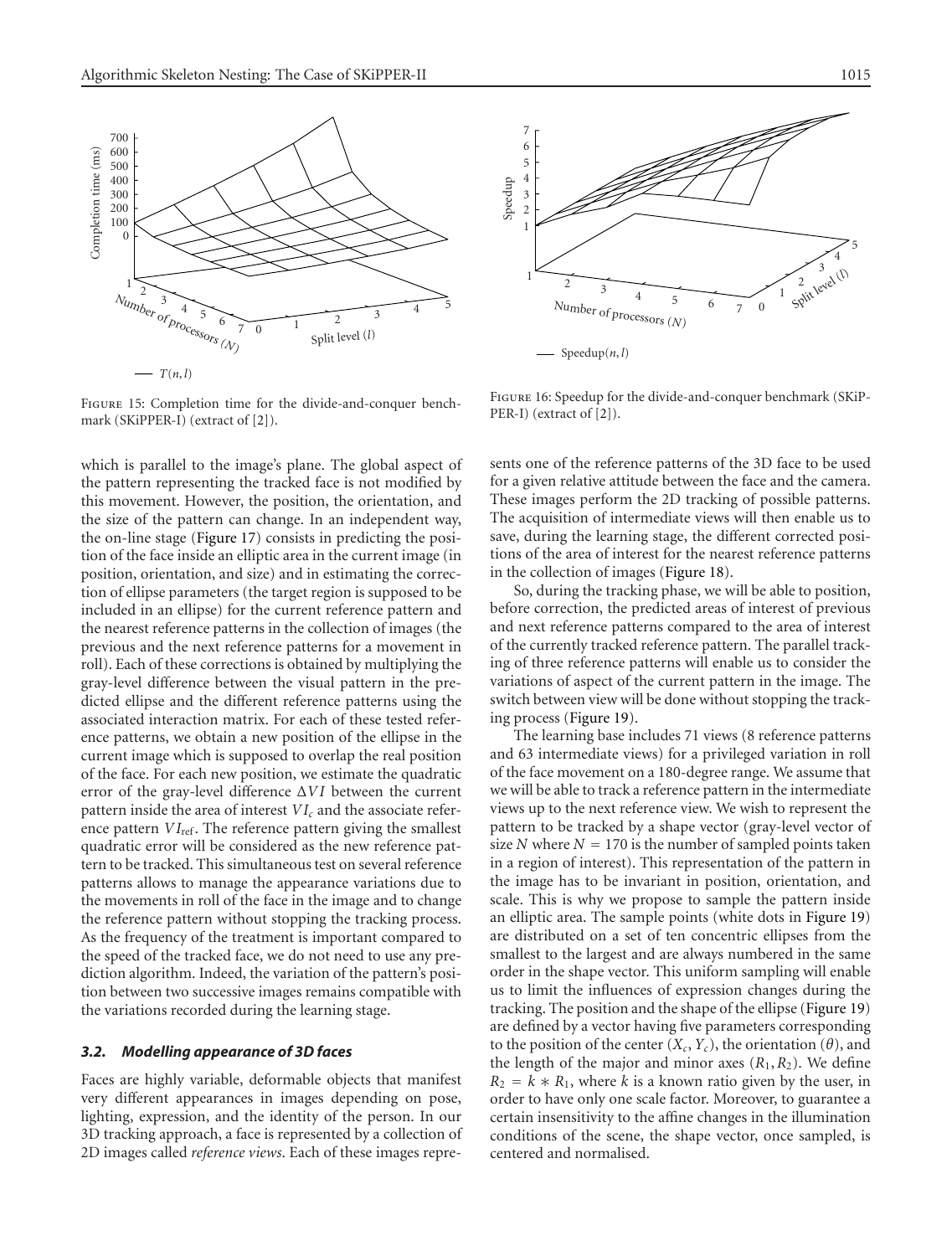

<span id="page-11-0"></span>Figure 17: 3D tracking algorithm.



<span id="page-11-1"></span>Figure 18: Intermediate views used during the learning stage.



<span id="page-11-2"></span>Figure 19: Model of a 3D face and sampling of a pattern.

In the next part, we develop succinctly the theoretical aspect of the 3D tracking algorithm in combining the tracking of a 2D visual pattern for a given reference pattern and the switching between reference patterns [\[7](#page-17-6), [9\]](#page-17-8).

## *3.3. Tracking principle and geometrical interpretation*

We have just seen that the tracked pattern is framed in an ellipse whose form and position in the image are given by the vector of parameters  $\mu$  of size  $p$  (here  $p = 4$ ) with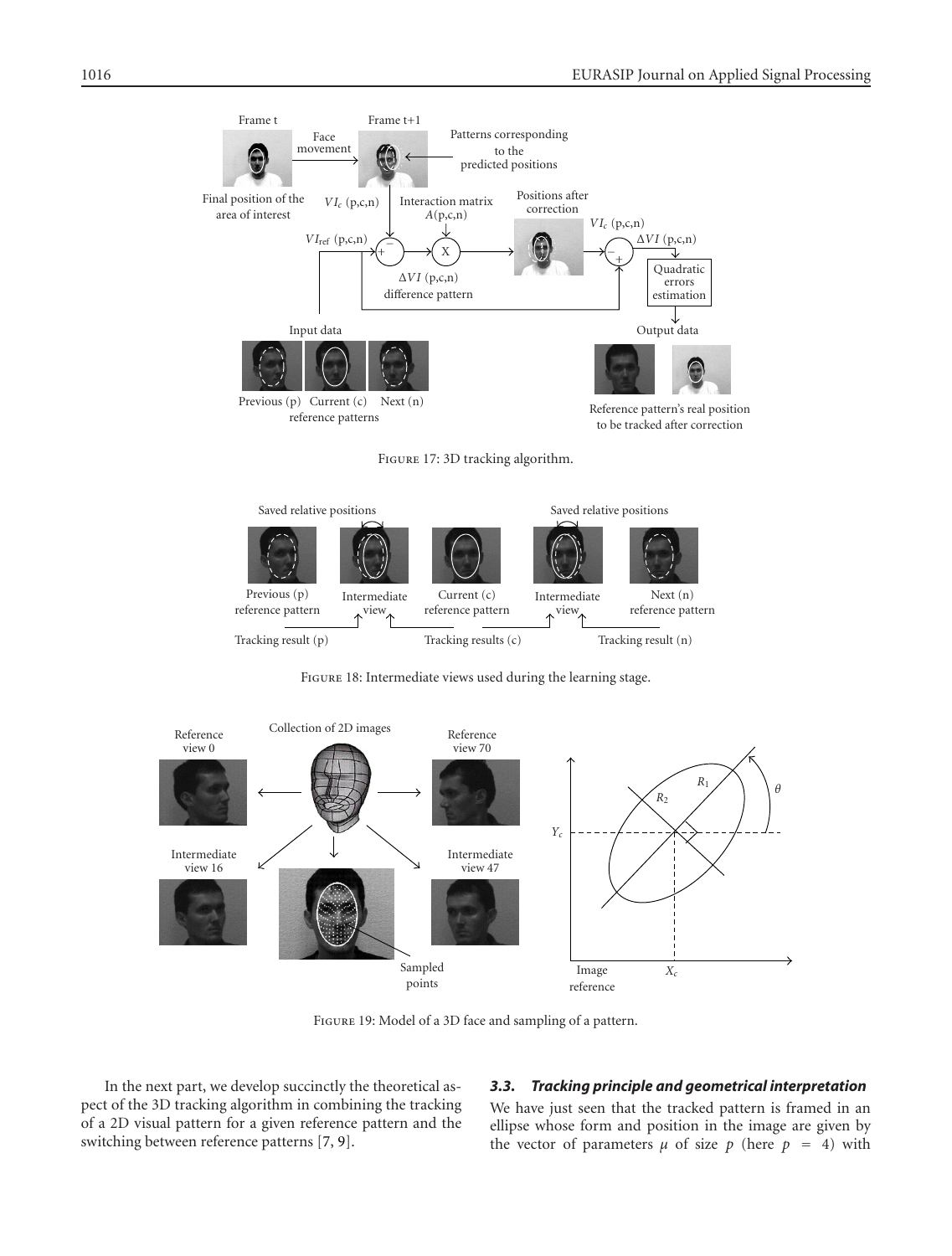

<span id="page-12-0"></span>Figure 20: Tracking principle: tracking a 2D reference pattern.

 $\mu = (X_c, Y_c, R_1, \theta)^t$  and  $R_2 = k * R_1$ . Also, we note that  $\mu_r$ is the vector of parameters of the real position of the pattern in the image,  $\mu_p$  is the predicted vector of parameters, and the difference  $\Delta \mu = \mu_r - \mu_p$ . Moreover, the visual pattern inside the predicted ellipse is sampled to give the currentshape vector  $VI_c$  of size *N* (here  $N = 170$ ). The shape vector of the tracked reference pattern is denoted *V I*ref . We denote by  $\Delta VI = VI_{\text{ref}} - VI_c$  the difference between these two graylevel vectors. It is interesting to find out if we can determine ∆*µ* knowing ∆*V I*. In that case, in measuring the difference ∆*V I* between the tracked reference pattern and the predicted current pattern, we are able to determine the correction ∆*µ* to update the prediction and obtain the real position of the pattern  $\mu_r = \mu_p + \Delta \mu$  with  $\Delta \mu = A \Delta V I$  [\(Figure 20\)](#page-12-0). We thus formulate the tracking problem, as the determination of an offset vector ∆*µ*, by supposing that the position variations of the face in the image correspond to the parameter variations of a geometrical transformation. In our particular case, we use a rigid affine transformation where the parameters of the ellipse are the parameters of the geometrical transformation [\(Figure 20\)](#page-12-0). Here, A is an *interaction matrix* ( $p \times N$ ) corresponding to the computation of a linear relation between a set of gray-level differences ∆*V I* and a correction ∆*µ* of the parameters of the vector  $\mu$  during an off-line learning stage.

## *3.4. Computation of interaction matrix A for a given reference pattern*

The computation of the interaction matrix *A* is done during an off-line learning stage. One of the originalities of the proposed computation method is that we do not use Jacobian matrices of the reference view as used in the work of Hager and Belhumeur [\[17\]](#page-18-4) or Dellaert and Collins [\[18\]](#page-18-5). We estimate the matrix *A* by least-square minimisation using an algorithm based on a singular value decomposition. We observed that in this case, the field of convergence was much larger [\[9\]](#page-17-8).

This matrix makes it possible to update the parameters of the rigid affine transformation during the face tracking. At the beginning of this stage, an ellipse is aligned manually by the user on the reference pattern, then sampled in



<span id="page-12-1"></span>Figure 21: Computation of the interaction matrix *A*: perturbations of the ellipse parameters.

order to obtain the reference shape vector  $VI_{ref}$ . This initialisation also enables us to fix the ratio *k* between the two radii of the ellipse  $(k = R_2/R_1)$ . The position of the ellipse is perturbed around its position of reference while the coefficient *k* remains constant (see [Figure 21\)](#page-12-1). For each perturbation *i*, the parametric variations of the transformation  $\Delta \mu^i = (\Delta X_c^i, \Delta Y_c^i, \Delta R_1^i, \Delta \theta^i)^t$  as well as the values of the sampled current pattern  $VI_c^i$  inside the ellipse are memorised. Thus, if we take *M* measurements of this type for *N* sampled points in a shape vector, it is possible to estimate *A* as soon as  $M \geq N$ . In practice, we conduct 500 parametric perturbations and samplings of the pattern on 170 points. Therefore, an overdetermined system of *M* equations in *N* unknowns has to be solved for each parameter of the transformation (four in our case). Actually, the resolution of a single linear system, or more exactly, the computation of only one pseudoinverse matrix, is necessary.

Indeed, we note  $\Delta VI^j = (\Delta i_1^j, \Delta i_2^j, \dots, \Delta i_N^j)^t$ , the difference vector between the reference pattern  $VI_{ref}$  and the pattern corresponding to the *j*th perturbation  $VI_c^j$  and the interaction matrix:  $\vec{A} = (AX_c, AY_c, AR_1, A\theta)^t$ .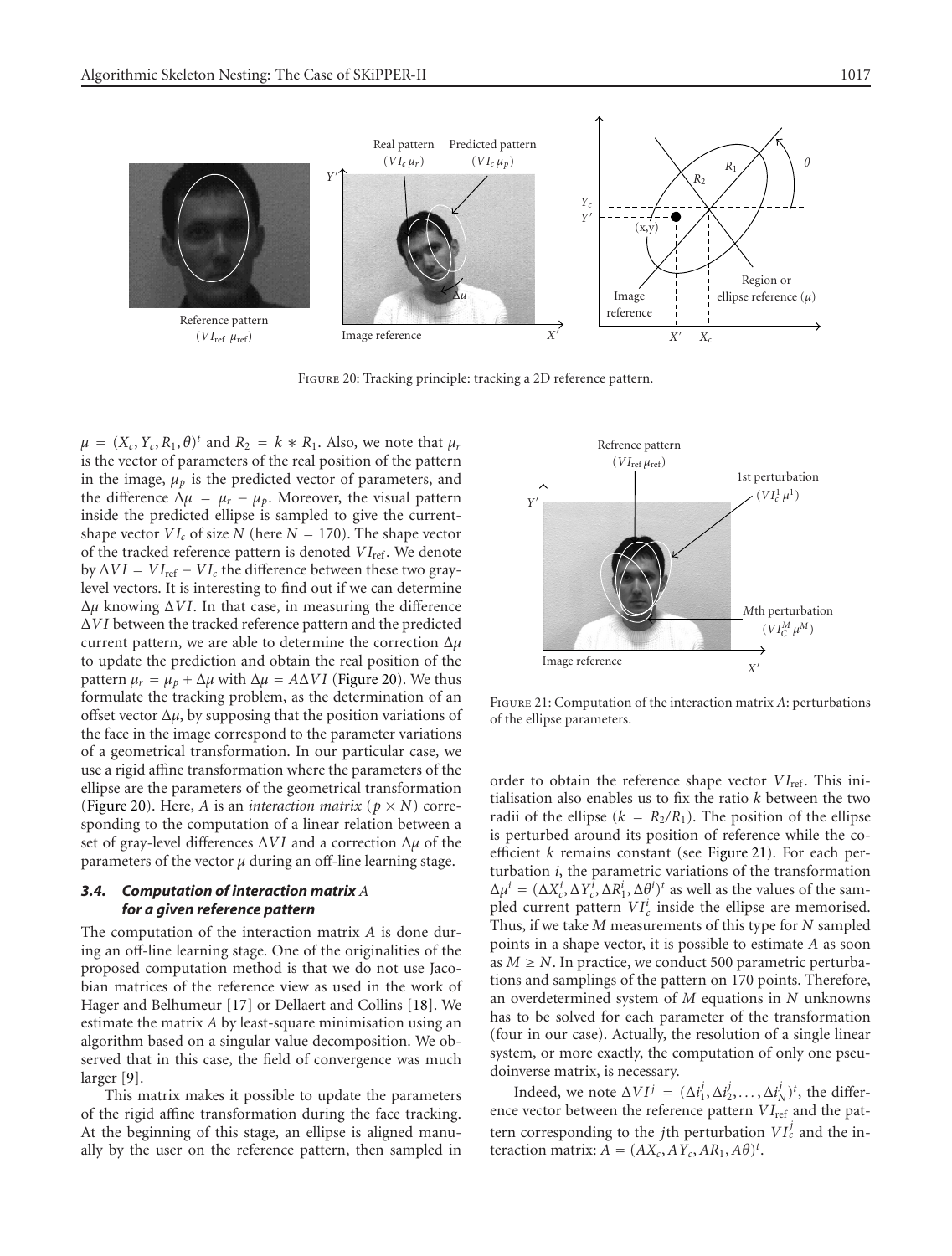To obtain line *Aθ* of the interaction matrix relative to the orientation of the ellipse, we write down the following linear system:

$$
\begin{pmatrix}\n\Delta i_1^1 & \cdots & \Delta i_N^1 \\
\vdots & \ddots & \vdots \\
\Delta i_1^M & \cdots & \Delta i_N^M\n\end{pmatrix}\n\begin{pmatrix}\nA\theta_1 \\
\vdots \\
A\theta_N\n\end{pmatrix} = \begin{pmatrix}\n\Delta \theta^1 \\
\vdots \\
\Delta \theta^M\n\end{pmatrix},
$$
\n(1)

which can be shortly expressed as

$$
M_{\Delta VI} * A\theta = \Delta\theta. \tag{2}
$$

The final solution is then obtained by

$$
A\theta = \left(M_{\Delta VI}^t M_{\Delta VI}\right)^{-1} M_{\Delta VI}^t \Delta \theta = M_{\Delta VI}^+ \Delta \theta,
$$
  
\n
$$
AX_c = M_{\Delta VI}^+ \Delta X_c,
$$
  
\n
$$
AY_c = M_{\Delta VI}^+ \Delta Y_c,
$$
  
\n
$$
AR_1 = M_{\Delta VI}^+ \Delta R_1.
$$
\n(3)

The matrix  $M_{\Delta VI}^+$  is the so-called pseudoinverse of  $M_{\Delta VI}$ .

# *3.5. Switching between reference views*

Various reference appearences of faces can be tracked by switching between views stored in our image base. In order to do that, we compare permanently the quadratic errors of the tracking results between the currently tracked reference pattern and its nearest neighbours in the learning base. The reference pattern giving the smallest error between its shape vector and the current pattern sampled inside the corrected ellipse will be considered as the reference pattern to be tracked in the next image. But, it is necessary to add an intermediate stage to compute the corrections on the predicted position of the face in the image for each of the reference patterns close to the currently tracked reference pattern in the collection of 2D views. For that, during the offline learning stage, we compute, for the intermediate views placed in the middle of the nearest reference patterns in the collection of 2D images, the different positions of the ellipse corresponding to the tracking results for each of the reference patterns [\(Figure 18\)](#page-11-1). We choose, in particular, these intermediate images because we suppose that the change of the reference pattern, during the on-line tracking stage, happens around these variations of the appearance. During the tracking phase, these different results are used with the predicted parameters of the ellipse corresponding to the currently tracked reference pattern to compute the predicted positions of the face for the previous and next reference patterns in the current image before correction and estimation of the associate quadratic error. In this additional stage, we use scale and reference changes.

## <span id="page-13-0"></span>**4. PARALLELISATION OF THE 3D FACE-TRACKING ALGORITHM USING ALGORITHMIC SKELETON NESTING**

#### *4.1. Principle*

Here we only consider the second stage of the tracking algorithm as a candidate for parallelisation purposes. This stage can be parallelised as follows.

- (1) The computations on the previous, current, and next reference patterns can be done independently and in parallel (see [Section 3.2](#page-10-2) for details about reference patterns). These computations are independent and involve a similar workload. The first parallelisation level, therefore, matches a first data-parallel skeleton (skeleton A in [Figure 22\)](#page-14-0). This skeleton will be used to carry out the comparison of all the reference patterns in parallel.
- (2) The matrix multiplication step involved in the processing of each reference pattern can be further parallelised. This second parallelisation level matches another nested data-parallel skeleton (skeleton B in [Figure 22\)](#page-14-0).

It is important to realise that these two parallelisation levels cannot be merged into a single one because the three inner matrix multiplications cannot be merged into a single matrix multiplication. More precisely, three different interaction matrices (named *A* in the previous section) and three different gray-level vectors (named *V* diff) have to be considered. For each reference pattern, only one vector must be multiplied by one matrix. So merging the three matrices into a single one and the three vectors into a single one will not only result in extra computing time but will also produce erroneous results.

At both levels, the data-parallel computations are very regular (i.e., they process data sets whose size is known at compile time and their complexity does not depend on the values of these data). This makes them perfect candidates for an implementation with a SCM skeleton. The parallel structure of the application is therefore made up of two nested SCM skeletons, the inner SCM skeleton playing the role of the *compute* function for the outer skeleton.

The *split* function of the outer SCM skeleton (skeleton A in [Figure 22\)](#page-14-0) selects the three tested reference patterns and transmits the pattern numbers to every *split* function of the inner SCM skeleton (skeleton B in [Figure 22\)](#page-14-0). We assume here that the input image is available in the memory of all nodes. The *split* function of the inner SCM skeleton samples its pattern within the predicted position of the ellipse in the image, computes the gray-level difference between the visual pattern and the tested reference pattern, and transmits this vector, along with the associated interaction matrix and the line number of the matrix to every inner *compute* function. These functions estimate the correction of one ellipse parameter. The results are sent to the inner *merge* function, which computes a new gray-level difference using the corrected ellipse and the associated quadratic error, and sends the result to the *merge* function of the outer SCM skeleton. The sent results include the corrected ellipse parameters, the quadratic error, and the number of the associated reference pattern. The outer *merge* function eventually selects the reference pattern giving the smallest quadratic error and hence the real position of the tracked pattern in the image.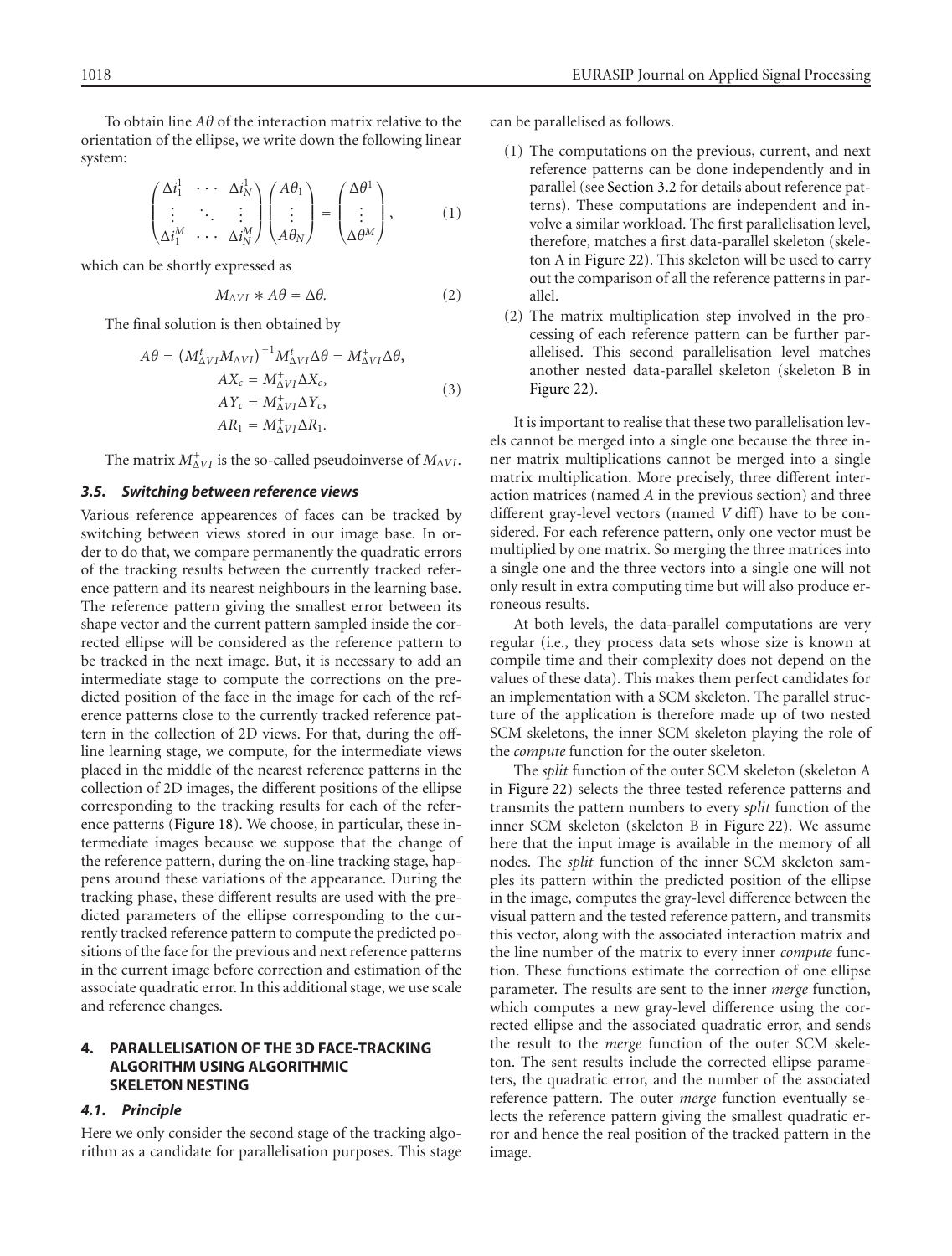

<span id="page-14-0"></span>Figure 22: General parallel structure.

## *4.2. Implementation*

Once the parallel structure of the application has been identified, the SKiPPER-II environment can be used to obtain a parallel implementation. From a programmer's point of view, this involves

- (1) expressing this parallel structure using some kind of description language (i.e., specifying which skeletons are used and in what order),
- (2) providing the application-specific sequential functions to be used as arguments to the skeletons.

In previous SKiPPER versions, expressing the parallel structure was carried out using a subset of the Caml language [\[4\]](#page-17-3). The same approach is intended to be used for SKiPPER-II. In this case, the intermediate description of the application (as a tree of TF/II skeletons) will be generated by a modified version of the Camlflow tool [\[19\]](#page-18-6). In the current version of SKiPPER-II, this step is still handled manually, that is, the intermediate description is provided by the programmer in the form of a C descriptor which can be used directly by the kernel. This descriptor encodes, in the form of a C array, the tree of TF/II skeletons that matches the skeletal structure of the application. For the tracker application, the correspond-

#define SKL NBR 2 SK2 Desc app desc [SKL NBR] = *{ {* SKO, END OF APP, MASTER, SK1 *}*, *{* SK1, UPPER, SLAVE, NIL *} }*;

<span id="page-14-1"></span>ALGORITHM 4: Encoding the parallel structure of the tracker application. C encoding for SKiPPER-II.

ing descriptor<sup>5</sup> is given in [Algorithm 4](#page-14-1) [\(Figure 23](#page-14-2) recalls the skeletal structure of the application). There is one line per skeleton. On each line,

- (i) the first column is the skeleton ID (for reference),
- (ii) the second column indicates the skeleton "continuation," that is, whether its results must be sent to an upper level or to another skeleton at the same level,<sup>6</sup>
- (iii) the third column tells whether this skeleton acts as a slave (i.e., is nested) or as a master,

<span id="page-14-2"></span><sup>5</sup>This is a slightly edited version—for readability—of the actual code. <sup>6</sup>Here, END OF APP is a special case meaning that the current skeleton is the last one.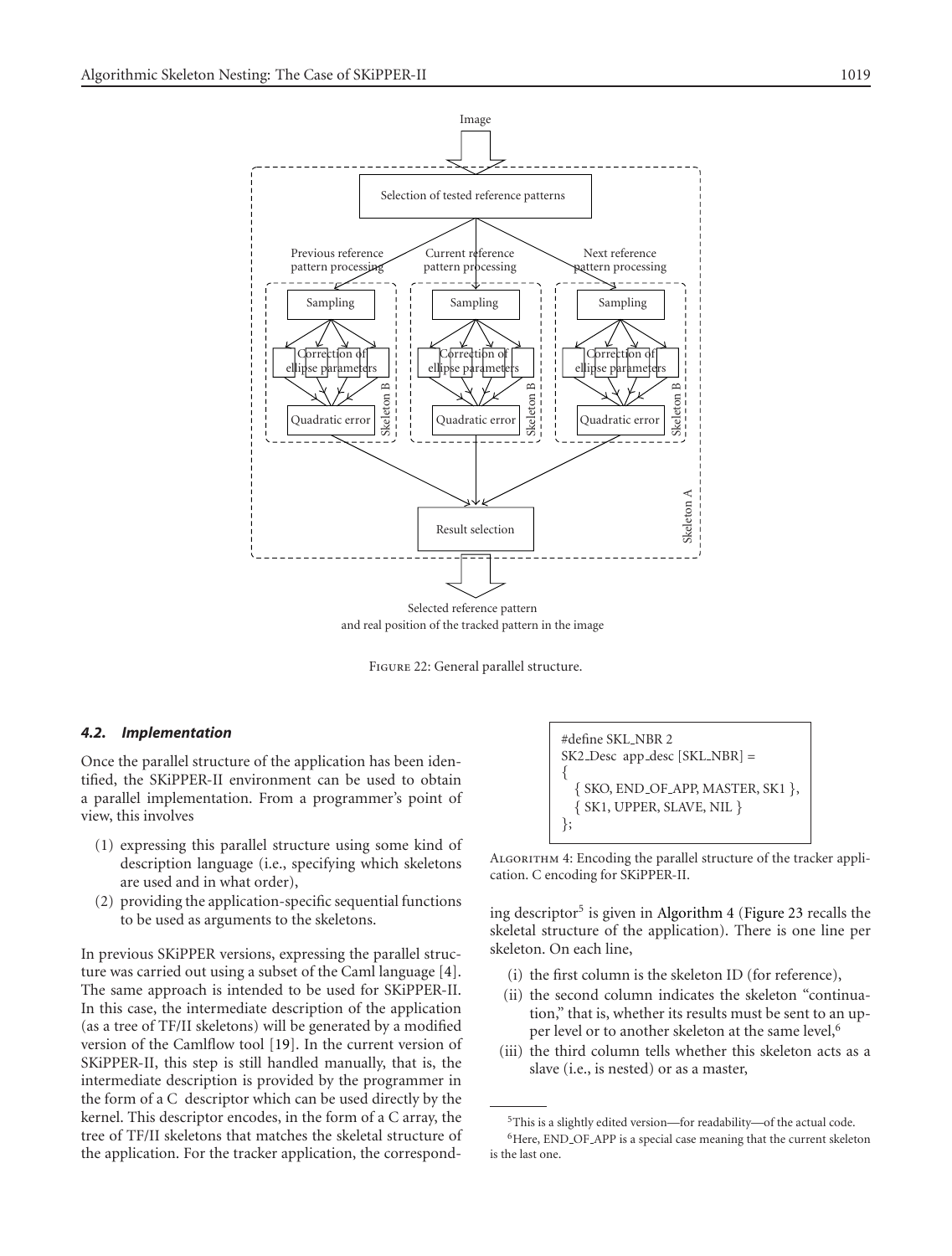

Figure 23: Encoding the parallel structure of the tracker application. Graphical representation.

(iv) the last column gives the ID of the destination skeleton.

The second step in using SKiPPER-II is providing the application-specific sequential functions. These functions to be used as arguments to the specified skeletons—are written in C and must be "pure" functions (no side-effect, no reference to global variables or shared data). All nonatomic arguments7 must be passed by address and all results must be returned by address. The prototypes of the sequential functions for the tracker application are given in [Algorithm 5.](#page-16-0)

In the current implementation of SKiPPER-II, the programmer is also required to write a few lines of stub code to allow the application-specific sequential functions to be linked with the kernel code. The main role of this stub code is to alleviate the lack of support for data polymorphism in the C language (at the kernel level, all application-specific functions must have a uniform interface, in which all arguments and results are passed/returned as untyped buffers). This stub code is very systematic and repetitive (it essentially

consists in packing/unpacking application-level data structures into/from kernel-level (char  $\star$ ) arrays) and could be automated.

## <span id="page-15-0"></span>**5. RESULTS AND DISCUSSION**

The benchmark was performed on Intel Celeron Beowulf machine ( $32 \times 533$  MHz nodes, 100 Mbps switched Ethernet network). Figures [24](#page-16-1) and [25,](#page-16-2) respectively, show the completion time of the algorithm and the relative speedup obtained in increasing the number of nodes for two quantities of sampled points in the elliptic area (170 and 373 sample points).

It must be noticed that using more than 170 sample is not giving better results in terms of tracking capabilities (using 170 points already provides a sufficiently robust tracking). This number was increased in order to further assess the performances of SKiPPER-II kernel, since it directly influences the computation/communication ratio.

The curves in Figures [24](#page-16-1) and [25](#page-16-2) exhibit three phases which can be related to the behaviour of the SKiPPER-II kernel.

The first phase is observed for 1 to 2 nodes (373 sampled points) or 1 to 3 nodes (170 sampled points): here the

<sup>7</sup>By *atomic* arguments, we mean those having nonstructured data types, such as int, float, and so forth.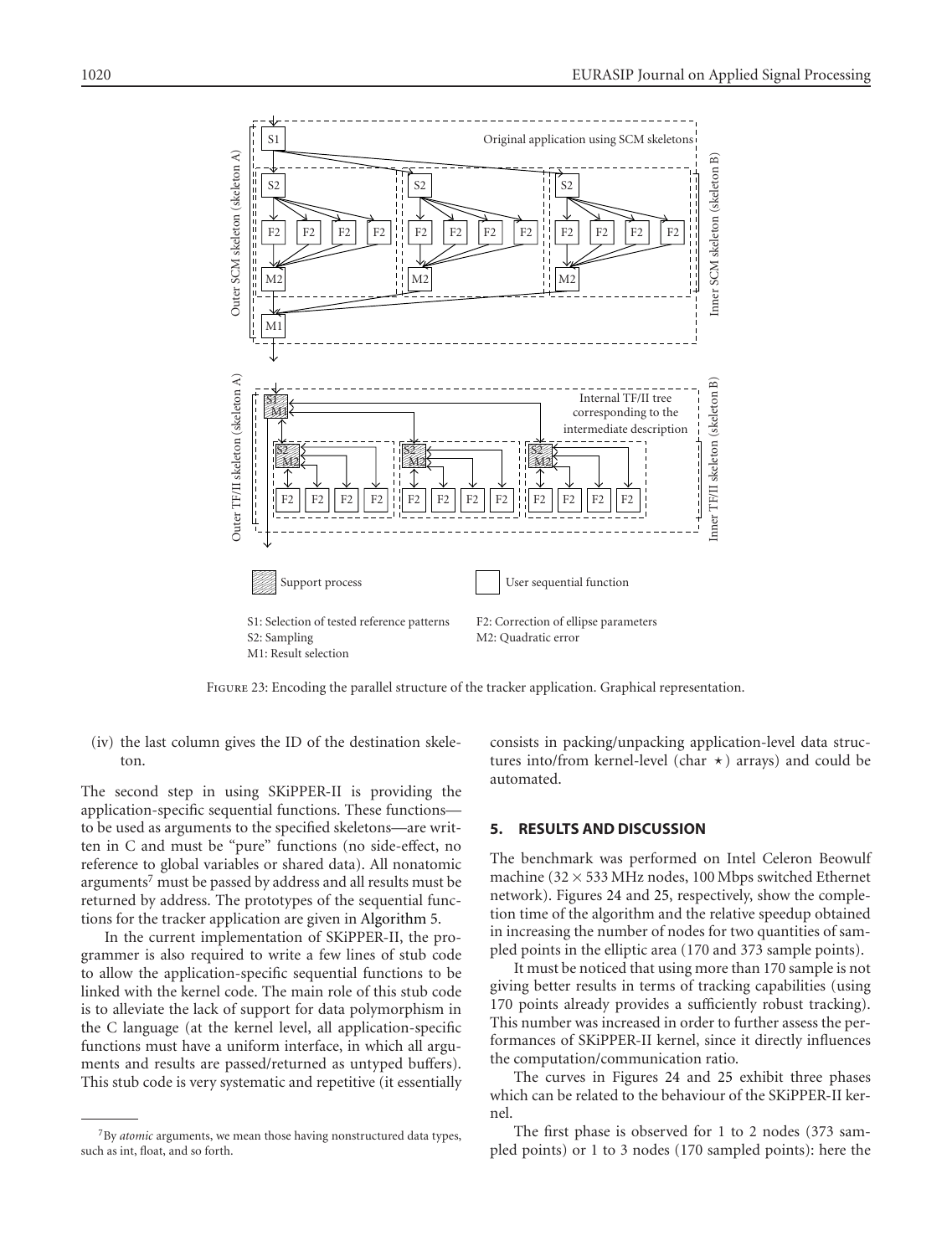

<span id="page-16-0"></span>ALGORITHM 5: Signature of the application-specific sequential functions for the tracker application.

);

completion time is higher in the multiprocessor case. This negative speedup can be explained by the way the outer SCM skeleton is deployed on the network. In fact, with the runtime mechanism presented in [Section 2.4,](#page-5-2) using two nodes does not provide more computing power but only creates communications. This is because one of the nodes is used as a dispatching process and is not performing useful computation at all. When the computation versus communication is small (as in the 170 points case), this effect can even be observed with 3 nodes because the time to communicate data to the two nodes doing computations destroys the potential gains of performing theses computations is parallel.



<span id="page-16-1"></span>Figure 24: Completion time for 170 and 373 sampled points for 3D face-tracking algorithm parallelisation on an Intel Celeron Beowulf machine.



<span id="page-16-2"></span>FIGURE 25: Speedup for 170 and 373 sampled points for 3D facetracking algorithm parallelisation on an Intel Celeron Beowulf machine.

From 4 to 19 nodes, performance increases with the number of nodes (though not linearly). This phase corresponds to the deployment of the inner SCM skeleton, which performs the vector-matrix multiplications in parallel.

The last phase starts with 19 nodes. Here, increasing the number of computing nodes does not improve performance. This can be explained by the fact that the each SCM skeleton encapsulates a fixed data-parallel strategy. The maximum efficiency is reached when the number of available processing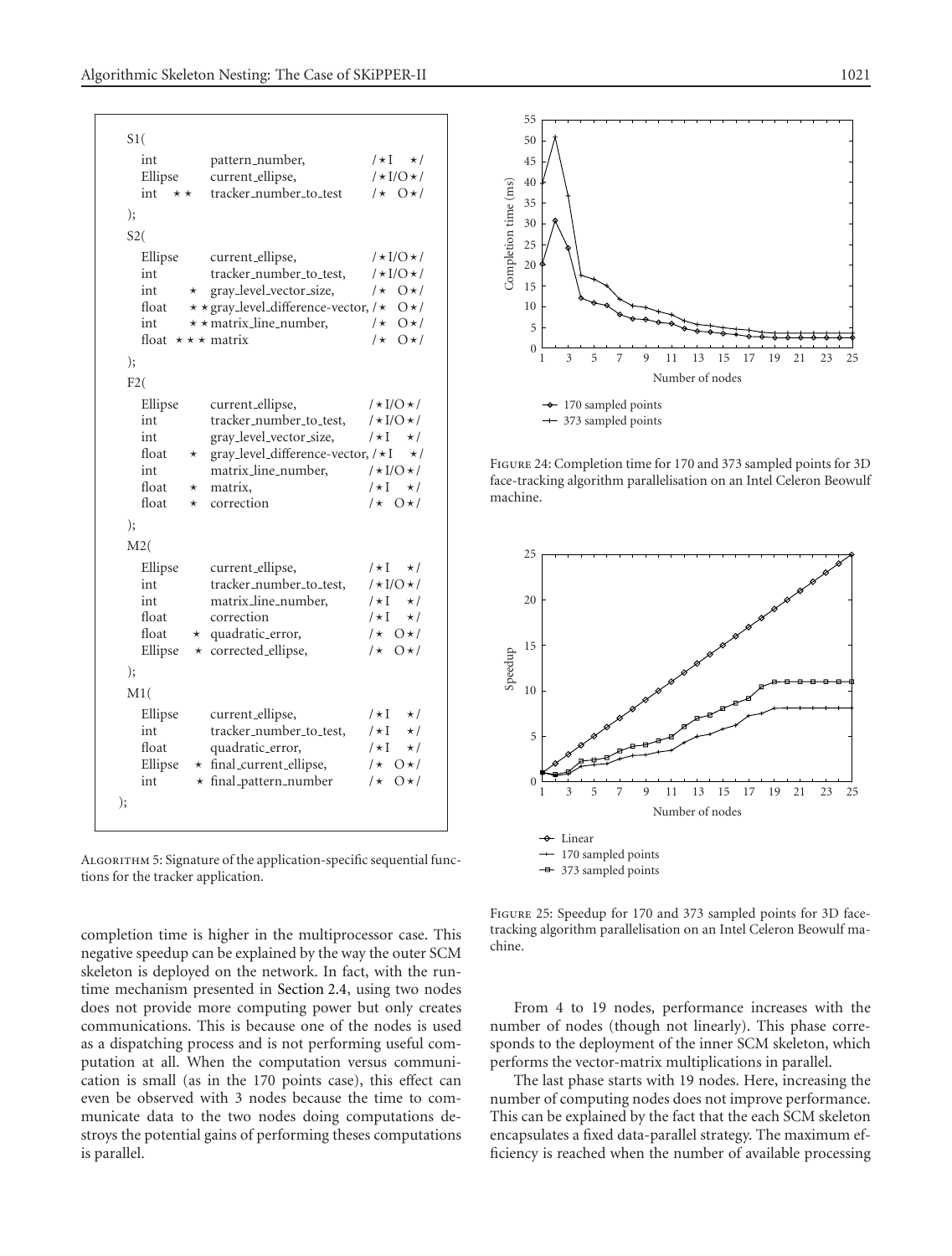nodes matches this fixed parallelism degree.<sup>8</sup> When the number of available nodes is higher (19–32), no further parallelism can be exploited and hence efficiency decreases. When the number is smaller (4–18), the kernel sequentialises some processings on some nodes (thus providing a form of "virtualisation" mechanism).

The relatively poor results in terms of efficiency can be more generally explained by the relatively small computation versus communication ratio of the parallel version. As a matter of fact, the sequential version of the algorithm was already very efficient because of very few intensive computing stages. This is especially true for the inner parallelisation level because the matrix multiplication is only a ( $p \times N$ ) matrix multiplied by the gray-level vector of size *N*.

# <span id="page-17-9"></span>**6. CONCLUSION**

This paper presents a skeleton-based parallel programming environment supporting skeleton nesting and the parallelisation of a realistic image processing application using this latest capability. As far as we know, the work described here is one of the few reported experiments showing the application of skeleton nesting facilities for the parallelisation of a realistic application, especially in the area of image processing. Indeed the 3D face-tracking algorithm cannot be entirely parallelised without this kind of skeleton combination. This is due to the fact that the different parallelisation levels cannot be merged into a single one and have to be handled by separate nested skeletons.

However, this work also shows that the run-time mechanism used in SKiPPER-II entails a significant performance penalty, especially when the computation versus communication ratio is low. In this case, skeleton nesting is not a transparent operation in terms of efficiency.

As for methodological aspects, we noticed that the parallelisation of the tracking algorithm only required three to four working days. This time was mainly dedicated to select the right parallelisation structure (which skeletons and how are they connected), and subsequently to split the original algorithm into computing functions to plug into the skeletons (the original user's functions have to be splited and their interface rewritten). Concerning parallelisation choices for the 3D face-tracking algorithm, we think that after this experiment, it could be interesting to parallelise the first stage of the algorithm, although it is normally an "off-line" stage. The reason is that decreasing the completion time will bring the opportunity to use all of the processing stages in an "on-line" way in order to use the tracking algorithm for multitarget tracking purposes, like multivehicle tracking [\[20](#page-18-7)]. In this case, speeding up this stage could allow the application to learn reference patterns of vehicles on the fly and hence allow it to adapt itself to the road environment without relying on a large prebuilt database of patterns.

## **ACKNOWLEDGMENTS**

The authors would like to acknowledge the support of the European Commission through Grant number HPRI-1999- CT-00026 (the TRACS Programme at EPCC, Scotland) and to thank the staff members of the Department of Computing and Electrical Engineering, the Heriot-Watt University, Edinburgh, Scotland. The authors would also like to thank Santosh Anand, a Graduate from IIT Kampur, India, for his careful review of the paper's English.

## <span id="page-17-0"></span>**REFERENCES**

- [1] D. Ginhac, J. Sérot, and J.-P. Dérutin, "Fast prototyping of image processing applications using functional skeletons on MIMD-DM architecture," in *IAPR Workshop on Machine Vision Applications*, pp. 468–471, Chiba, Japan, November 1998.
- <span id="page-17-1"></span>[2] D. Ginhac, *Prototypage rapide d'applications parallèles de vision artificielle par squelettes fonctionnels*, Ph.D. thesis, Université Blaise-Pascal, Clermont-Ferrand, France, January 1999.
- <span id="page-17-2"></span>[3] J. Sérot, D. Ginhac, and J.-P. Dérutin, "Skipper: a skeletonbased parallel programming environment for real-time image processing applications," in *5th International Conference on Parallel Computing Technologies (PACT '99)*, V. Malyshkin, Ed., vol. 1662 of *Lecture Notes in Computer Science*, pp. 296– 305, Springer-Verlag, Petersburg, Russia, September 1999.
- <span id="page-17-3"></span>[4] J. Sérot, D. Ginhac, R. Chapuis, and J.-P. Dérutin, "Fast prototyping of parallel-vision applications using functional skeletons," *Machine Vision and Applications*, vol. 12, no. 6, pp. 271– 290, 2001.
- <span id="page-17-4"></span>[5] R. Coudarcher, J. Sérot, and J.-P. Dérutin, "Implementation of a skeleton-based parallel programming environment supporting arbitrary nesting," in *6th International Workshop on High-Level Parallel Programming Models and Supportive Environments (HIPS'01)*, F. Mueller, Ed., vol. 2026 of *Lecture Notes in Computer Science*, pp. 71–85, Springer-Verlag, San Francisco, Calif, USA, April 2001.
- <span id="page-17-5"></span>[6] M. Hamdan, G. Michaelson, and P. King, "A scheme for nesting algorithmic skeletons," in *Proc. 10th International Workshop on Implementation of Functional Languages (IFL '98)*, C. Clack, T. Davie, and K. Hammond, Eds., pp. 195–212, London, UK, September 1998.
- <span id="page-17-6"></span>[7] G. Michaelson, N. Scaife, P. Bristow, and P. King, "Nested algorithmic skeletons from higher order functions," *Parallel Algorithms and Applications*, vol. 16, no. 2-3, pp. 181–206, 2001, Special issue on high level models and languages for parallel processing.
- <span id="page-17-7"></span>[8] M. Hamdan, *A Combinational framework for parallel programming using algorithmic skeletons*, Ph.D. thesis, Heriot-Watt University, Department of Computing and Electrical Engineering, Edinburgh, UK, January 2000.
- <span id="page-17-8"></span>[9] F. Jurie and M. Dhome, "A simple and efficient template matching algorithm," in *Proc. 8th IEEE International Conference on Computer Vision (ICCV '01)*, vol. 2, pp. 544–549, Vancouver, BC, Canada, July 2001.
- <span id="page-17-10"></span>[10] M. Cole, *Algorithmic Skeletons: Structured Management of Parallel Computation*, Pitman/MIT Press, London, UK, 1989.
- <span id="page-17-11"></span>[11] M. Cole, "Algorithmic skeletons," in *Research Directions in Parallel Functional Programming*, K. Hammond and G. Michaelson, Eds., pp. 289–303, Springer, UK, November 1999.
- <span id="page-17-12"></span>[12] J. Sérot, "Embodying parallel functional skeletons: an experimental implementation on top of MPI," in *3rd Intl Euro-Par Conference on Parallel Processing*, C. Lengauer, M. Griebl, and S. Gorlatch, Eds., pp. 629–633, Springer, Passau, Germany, August 1999.

<sup>8</sup>For the outer SCM skeleton, the optimal number of nodes is 4 (3 for computing, one for dispatching); for the inner one, this number is  $5(4+1)$ .